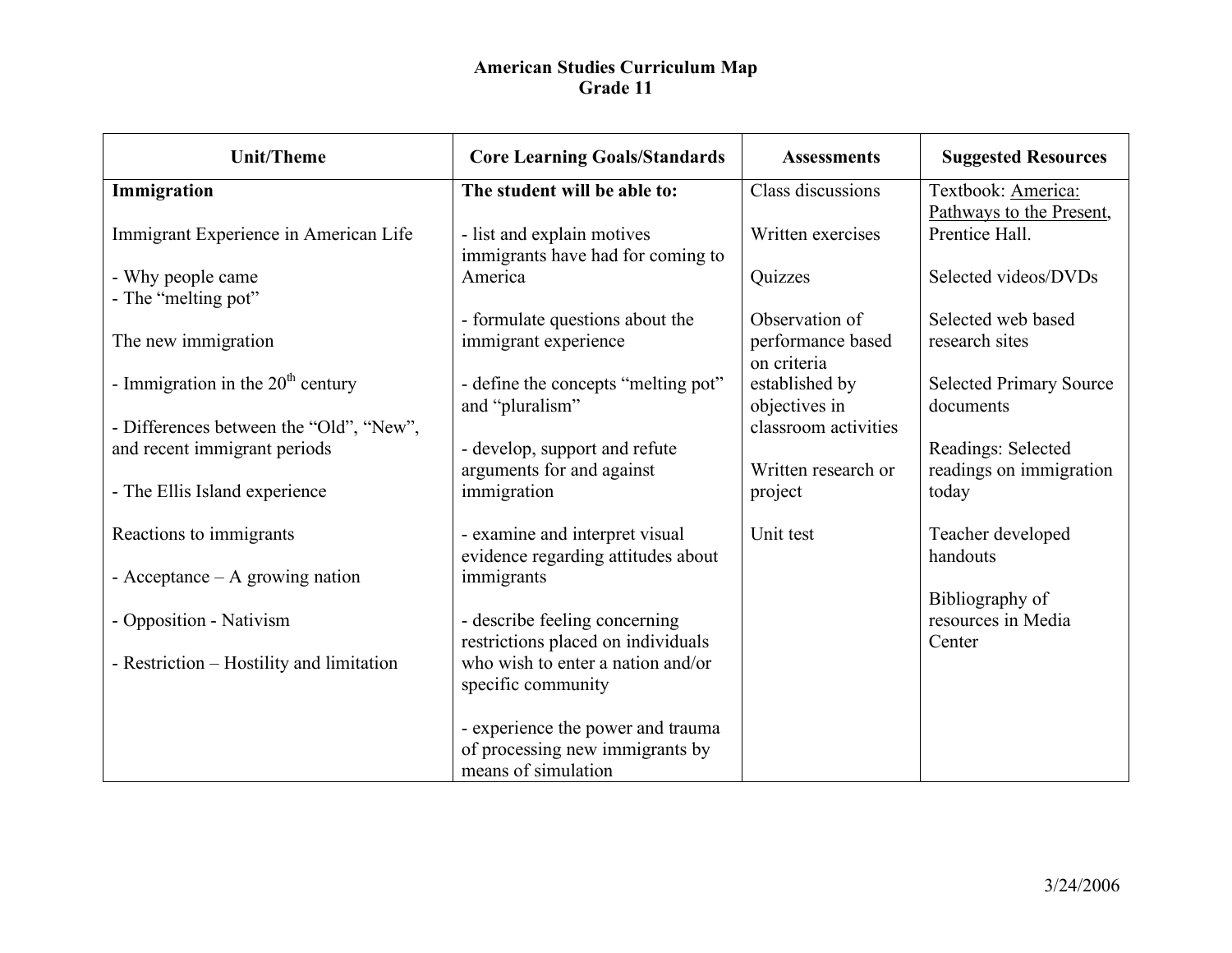| <b>Unit/Theme</b>                                | <b>Core Learning Goals/Standards</b>                                 | <b>Assessments</b> | <b>Suggested Resources</b> |
|--------------------------------------------------|----------------------------------------------------------------------|--------------------|----------------------------|
| Life of the immigrant in the "Promised"<br>Land" | - Analyze and present alternative<br>policies concerning immigration |                    |                            |
| - Acculturation and assimilation                 | - explain problems immigrants had<br>assimilation in a new culture   |                    |                            |
| - Specific problems of adaptation                |                                                                      |                    |                            |
|                                                  | - define the term "Political"                                        |                    |                            |
| - The role of political machines                 | Machine" and its relationship to the                                 |                    |                            |
| The Continuing Immigrant: Issues and             | immigrant experience                                                 |                    |                            |
| Problems                                         | -cite the benefits and dangers of the                                |                    |                            |
|                                                  | Americanization process and                                          |                    |                            |
| Immigrant Legislation: Past and Present          | ethnicity                                                            |                    |                            |
|                                                  |                                                                      |                    |                            |
|                                                  | -state, compare and evaluate                                         |                    |                            |
|                                                  | opposing viewpoints on                                               |                    |                            |
|                                                  | immigration today                                                    |                    |                            |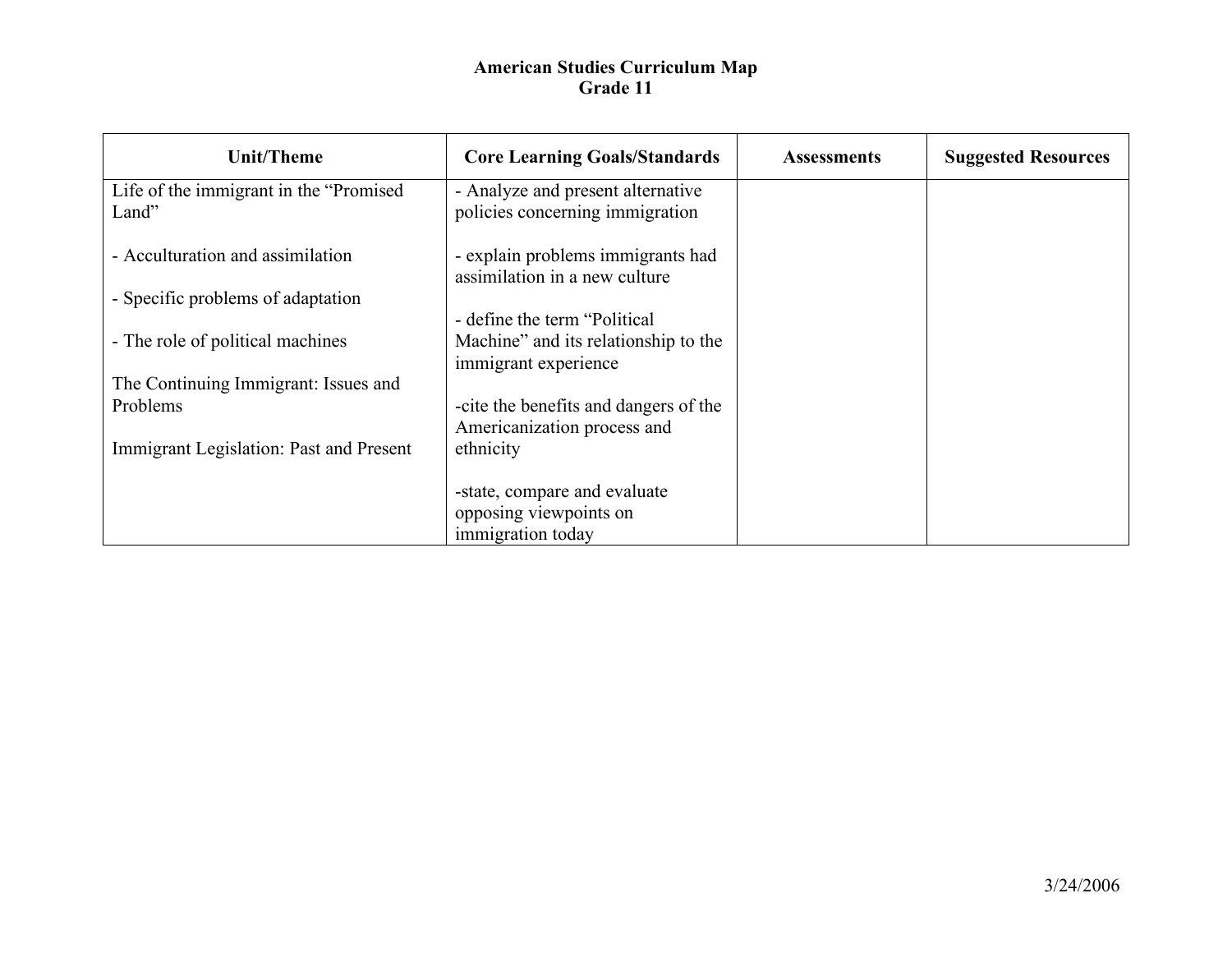| <b>Unit/Theme</b>                                       | <b>Core Learning Goals/Standards</b>                            | <b>Assessments</b>                              | <b>Suggested Resources</b>                     |
|---------------------------------------------------------|-----------------------------------------------------------------|-------------------------------------------------|------------------------------------------------|
| World War I                                             | The student will be able to:<br>- explain the causes for war in | Class discussions                               | Textbook: America:<br>Pathways to the Present, |
| Basic causes of war; specific causes for<br>World War I | general and World War I in<br>particular                        | Written exercises                               | Prentice Hall.                                 |
| The "inevitability" of war                              | - explain and assess America's                                  | Quizzes                                         | Selected videos/DVDs                           |
| America's Involvement                                   | foreign policy in the years prior to<br>the Great War           | Observation of                                  | Selected web based<br>research sites           |
|                                                         |                                                                 | performance based on<br>criteria established by |                                                |
| - The U.S. as a world power                             | - trace the events leading up to<br>American participation      | objectives in<br>classroom activities           | <b>Selected Primary Source</b><br>documents    |
| - American neutrality                                   | - evaluate the primary reasons why                              | Note taking                                     | Readings: Selected                             |
| - America enters the war                                | nations remain neutral of become<br>involved in armed conflicts | Written analysis of a                           | readings on conflicts<br>today                 |
| Outcomes of the War                                     |                                                                 | specific concept or                             |                                                |
| The U.S. abdicates its role as a world                  | - cite reasons for American<br>intervention                     | theme                                           | Teacher developed<br>handouts                  |
| power                                                   | - describe personal reactions to                                | Unit test                                       | Bibliography of                                |
| - The Treaty of Versailles                              | idealistic war slogans and<br>propaganda                        |                                                 | resources in Media<br>Center                   |
| - Woodrow Wilson, the Treaty and the                    |                                                                 |                                                 |                                                |
| League of Nations                                       | - explain the results of American<br>involvement                |                                                 |                                                |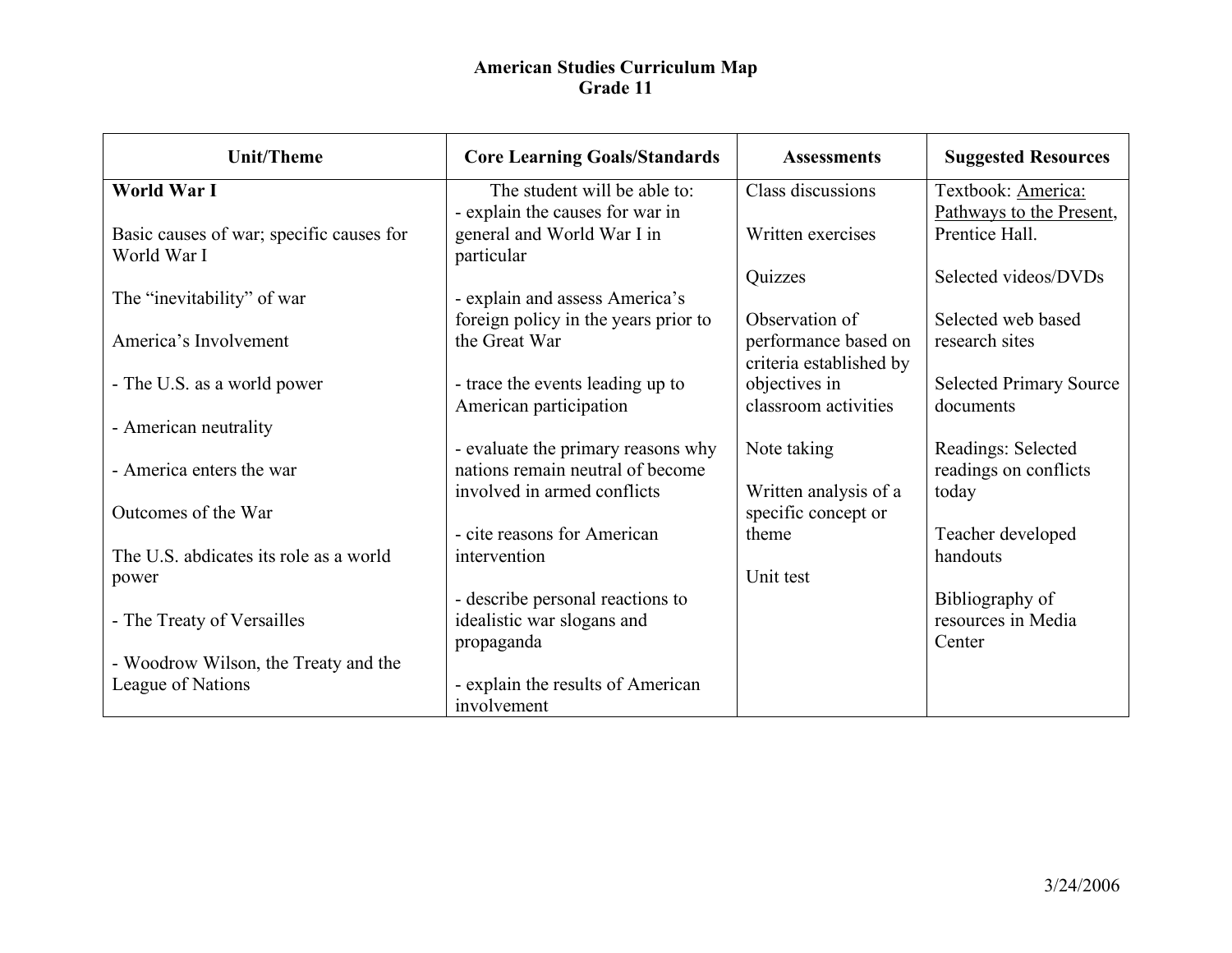| Unit/Theme | <b>Core Learning Goals/Standards</b>                                                                      | <b>Assessments</b> | <b>Suggested Resources</b> |
|------------|-----------------------------------------------------------------------------------------------------------|--------------------|----------------------------|
|            | - list and explain ways of<br>determining the provisions of a<br>peace treaty                             |                    |                            |
|            | -cite the vary reasons why<br>American's were divided on<br>membership in the League of<br><b>Nations</b> |                    |                            |
|            | - analyze the degrees of<br>participation that America may take<br>in world affairs                       |                    |                            |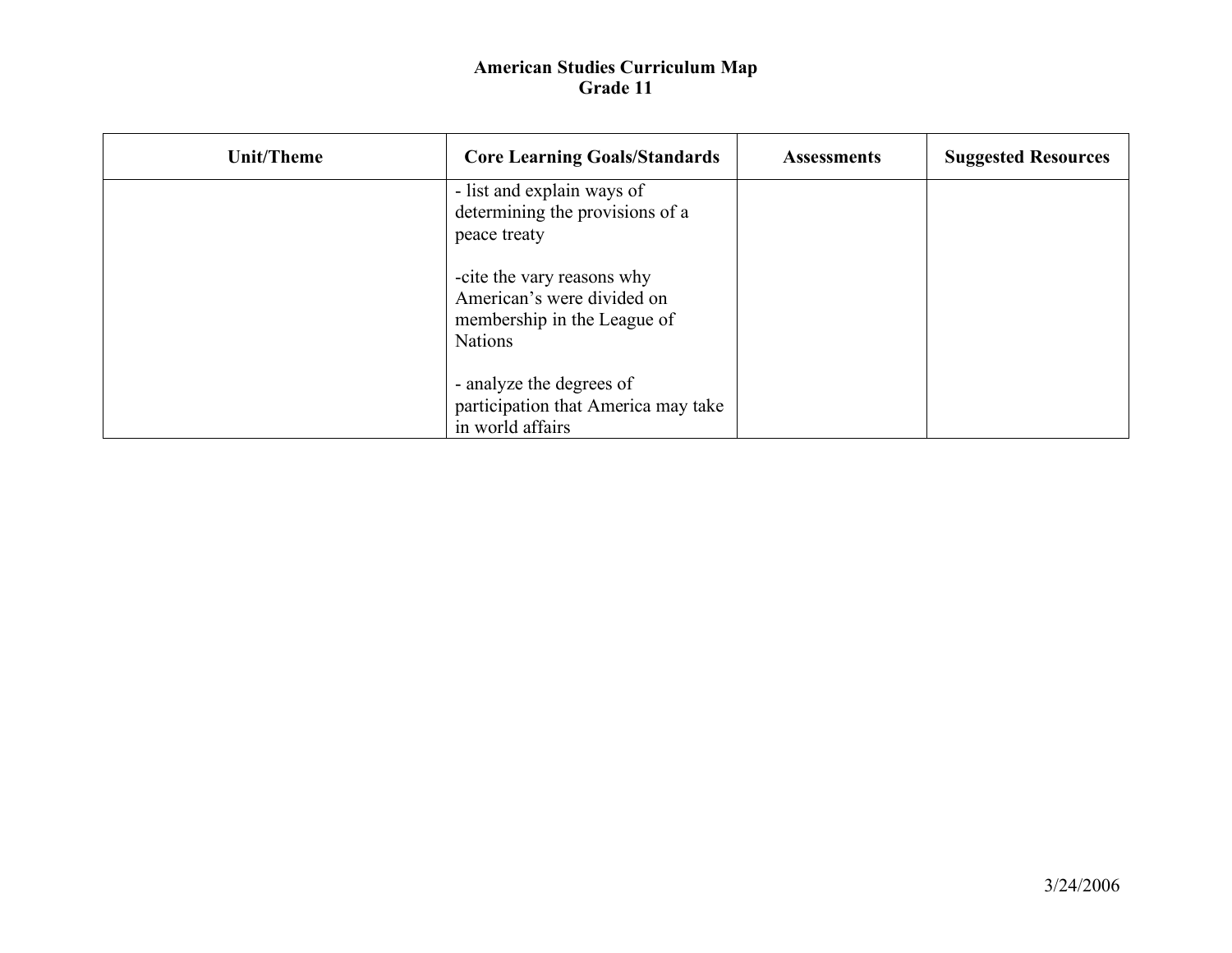| <b>Unit/Theme</b>                                              | <b>Core Learning Goals/Standards</b>                                                                        | <b>Assessments</b>                           | <b>Suggested Resources</b>                      |
|----------------------------------------------------------------|-------------------------------------------------------------------------------------------------------------|----------------------------------------------|-------------------------------------------------|
| <b>The Roaring Twenties</b>                                    | The student will be able to:<br>-draw conclusions concerning                                                | Class discussions                            | Textbook: America:<br>Pathways to the Present,  |
| Aspects of social and economic change                          | America's position in becoming an<br>isolationist nation following World                                    | Written exercises                            | Prentice Hall.                                  |
| Women Get the Vote                                             | War I                                                                                                       | Quizzes                                      | Selected videos/DVDs                            |
| -Historic struggle for suffrage                                | -identify factors that made the battle<br>for women's suffrage so long and                                  | Observation of<br>performance based on       | Selected web based<br>research sites            |
| -Women's place in 1920's society                               | difficult                                                                                                   | criteria established by<br>objectives in     | <b>Selected Primary Source</b>                  |
| -Rights in contemporary times                                  | -evaluate the significance of women<br>obtaining the vote                                                   | classroom activities                         | documents                                       |
| Prohibition                                                    |                                                                                                             | Unit test                                    | Readings: Selected<br>readings on social issues |
| Prohibition and temperance in American<br>society historically | - compare and contrast varying<br>attitudes toward women's roles in<br>American society                     | Note taking                                  | today                                           |
| -Factors and movements supporting reform                       | -describe personal reactions to a                                                                           | Written analysis of a<br>specific concept or | Teacher developed<br>handouts                   |
|                                                                | proposed "prohibition-type" law                                                                             | theme                                        |                                                 |
| -American Society and the Prohibition<br>experience            | -explain the motives for prohibition<br>and the methods used by<br>prohibitionists                          |                                              | Bibliography of<br>resources in Media<br>Center |
|                                                                | -draw conclusions about<br>government's role in legislating<br>morality and protecting the public<br>safety |                                              |                                                 |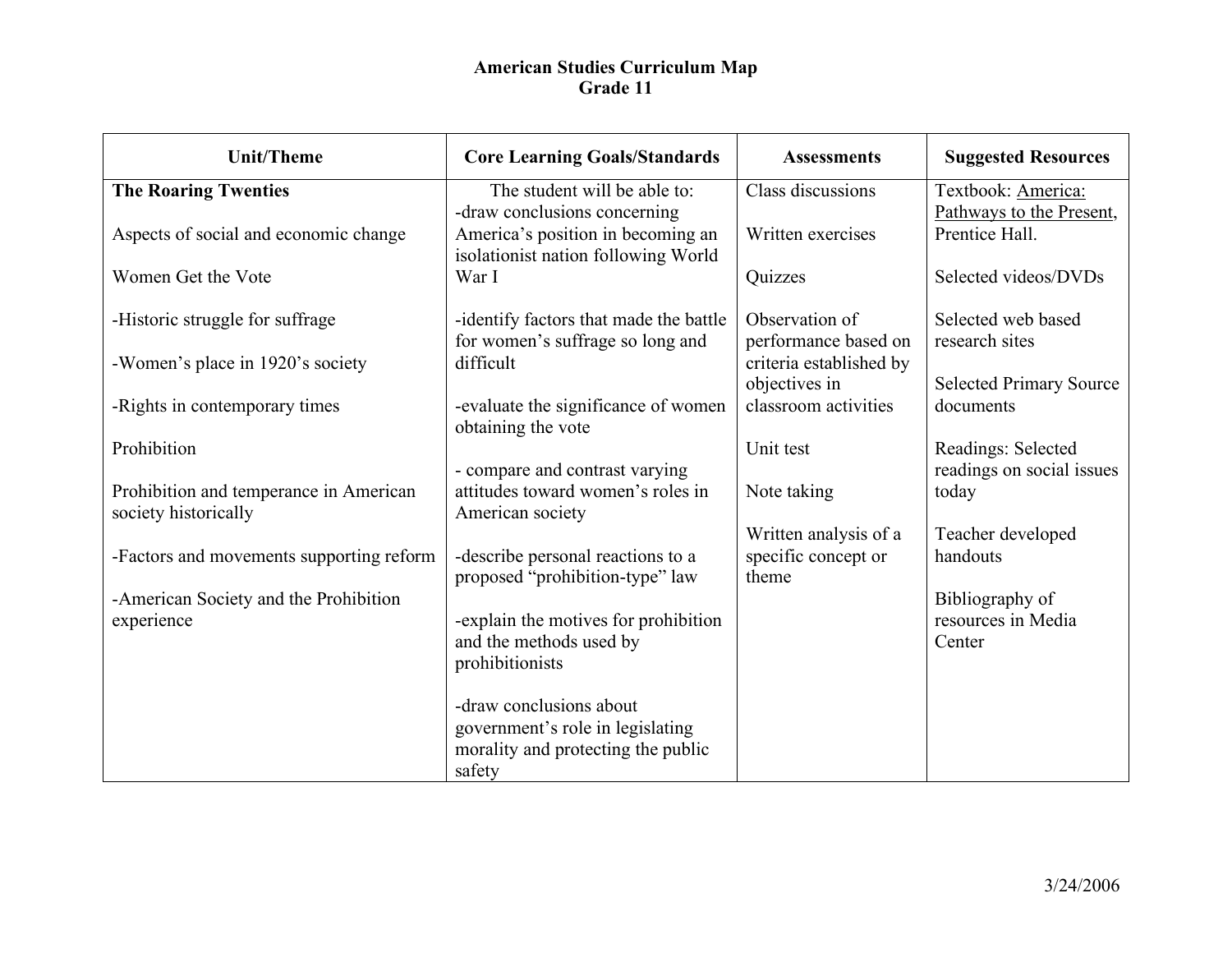| <b>Unit/Theme</b>                                   | <b>Core Learning Goals/Standards</b>                 | <b>Assessments</b> | <b>Suggested Resources</b> |
|-----------------------------------------------------|------------------------------------------------------|--------------------|----------------------------|
| - Legislations, morality and law                    | -explain the relationship between                    |                    |                            |
| enforcement: contemporary issues                    | legislation, law enforcement, and<br>public behavior |                    |                            |
| Change, intolerance and civil liberties             |                                                      |                    |                            |
|                                                     | -develop answers to the question of                  |                    |                            |
| - The red scare and the Sacco and Vanzetti<br>case  | whether prohibition type laws are<br>effective       |                    |                            |
|                                                     |                                                      |                    |                            |
| -Traditional religious beliefs and modern           | -define and explain the meaning of                   |                    |                            |
| thought: The Scopes "Monkey Trial"                  | civil liberties                                      |                    |                            |
| - The Ku Klux Klan: Now and Then                    | -identify the constitutional abuses of               |                    |                            |
|                                                     | <b>Palmer Raids</b>                                  |                    |                            |
| The Politics of the Twenties                        |                                                      |                    |                            |
|                                                     | -state the reasons for social and                    |                    |                            |
| -A return to Normalcy – Harding's<br>administration | political intolerance                                |                    |                            |
|                                                     | -evaluate how the "temper of the                     |                    |                            |
| - The Presidencies of Coolidge and Hoover           | times" can affect laws and the                       |                    |                            |
|                                                     | judicial system                                      |                    |                            |
| Economic prosperity and changing life               |                                                      |                    |                            |
| styles                                              | - analyze the proceedings of a                       |                    |                            |
|                                                     | controversial legal case                             |                    |                            |
| - Growth of industry and mass                       |                                                      |                    |                            |
| consumption                                         | -evaluate the ideas, concepts and                    |                    |                            |
|                                                     | results of a recreation of the Scopes                |                    |                            |
| - Inventions and innovations                        | "Monkey Trial"                                       |                    |                            |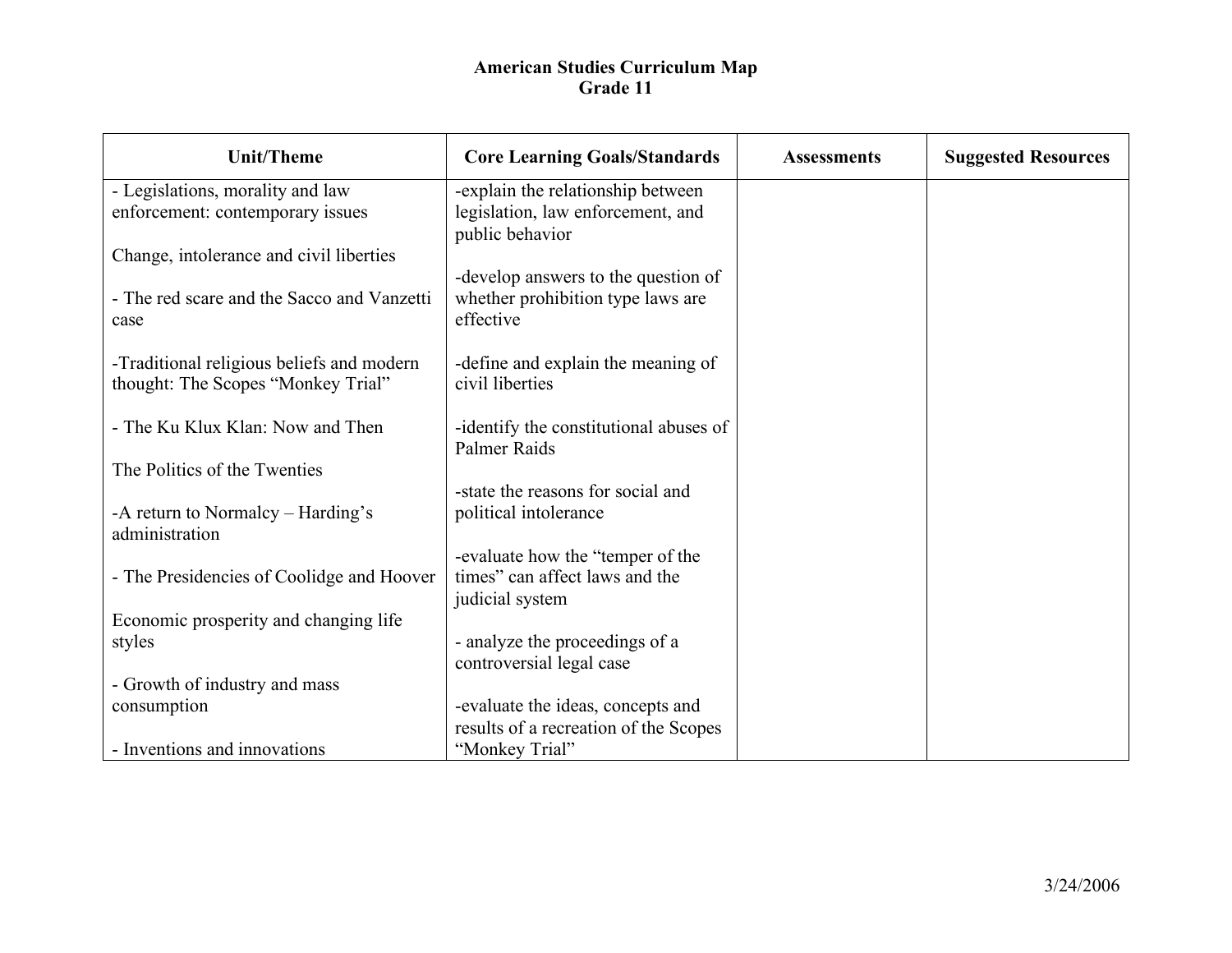| <b>Unit/Theme</b>                                               | <b>Core Learning Goals/Standards</b>                            | <b>Assessments</b> | <b>Suggested Resources</b> |
|-----------------------------------------------------------------|-----------------------------------------------------------------|--------------------|----------------------------|
| - New manners and "morality": Flaming                           | -give examples of intolerance as                                |                    |                            |
| Youth                                                           | demonstrated by the KKK<br>-explain the qualities of leadership |                    |                            |
| - An age of heroes, fads and fancies                            | demonstrated by the twenties                                    |                    |                            |
|                                                                 | presidents                                                      |                    |                            |
| - Weakness in the economy and the Stock<br>Market Crash of 1929 | -analyze how presidential leadership                            |                    |                            |
|                                                                 | acts upon or reflects the prevailing                            |                    |                            |
|                                                                 | socio-political climate                                         |                    |                            |
|                                                                 | - Make a determination as to what                               |                    |                            |
|                                                                 | may be defined as "honesty in                                   |                    |                            |
|                                                                 | government"                                                     |                    |                            |
|                                                                 | - Develop generalizations and                                   |                    |                            |
|                                                                 | supporting details concerning the                               |                    |                            |
|                                                                 | relative prosperity of socio-                                   |                    |                            |
|                                                                 | economic groups                                                 |                    |                            |
|                                                                 | - Interpret economic charts                                     |                    |                            |
|                                                                 |                                                                 |                    |                            |
|                                                                 | -Explain economic conditions in the<br>twenties                 |                    |                            |
|                                                                 |                                                                 |                    |                            |
|                                                                 | - Identify problems faced by                                    |                    |                            |
|                                                                 | farmers and the blacks                                          |                    |                            |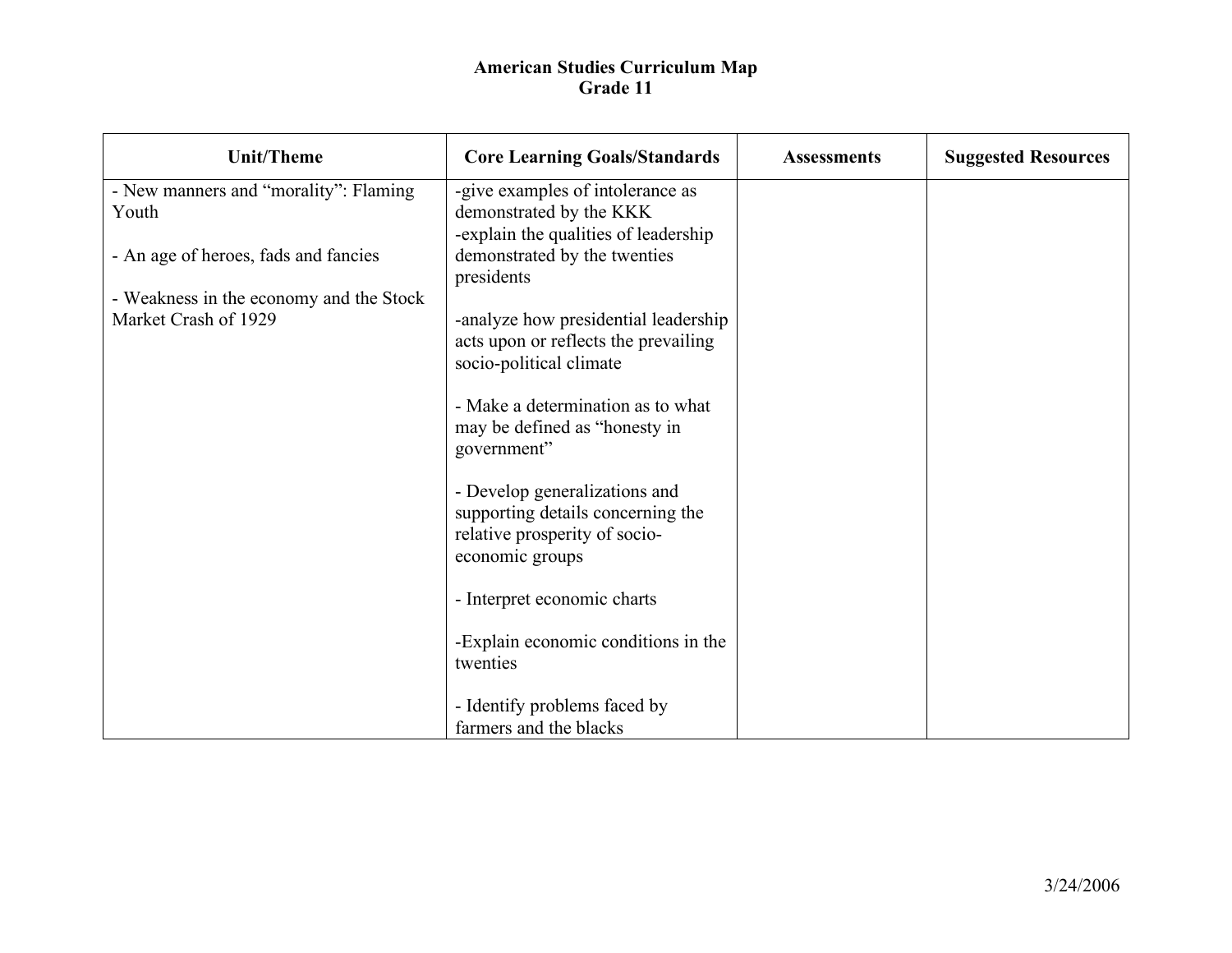| <b>Unit/Theme</b> | <b>Core Learning Goals/Standards</b>                                                                                                                              | <b>Assessments</b> | <b>Suggested Resources</b> |
|-------------------|-------------------------------------------------------------------------------------------------------------------------------------------------------------------|--------------------|----------------------------|
|                   | - evaluate the ideas and influence of<br>the "Lost Generation" writers<br>-state how technological innovation<br>and mass consumption changed<br>American society |                    |                            |
|                   | -explain the operation of a stock<br>market company                                                                                                               |                    |                            |
|                   | -cite the reasons for the collapse of<br>the stock market economy and the<br>optimism of the twenties                                                             |                    |                            |
|                   | -define the concept of the<br>"generation gap"                                                                                                                    |                    |                            |
|                   | The student will be able to:<br>- Analyze attitudes about changing<br>manners and morals among the<br>young in twenties                                           |                    |                            |
|                   | - Describe the socio-cultural<br>changes of the 1920's                                                                                                            |                    |                            |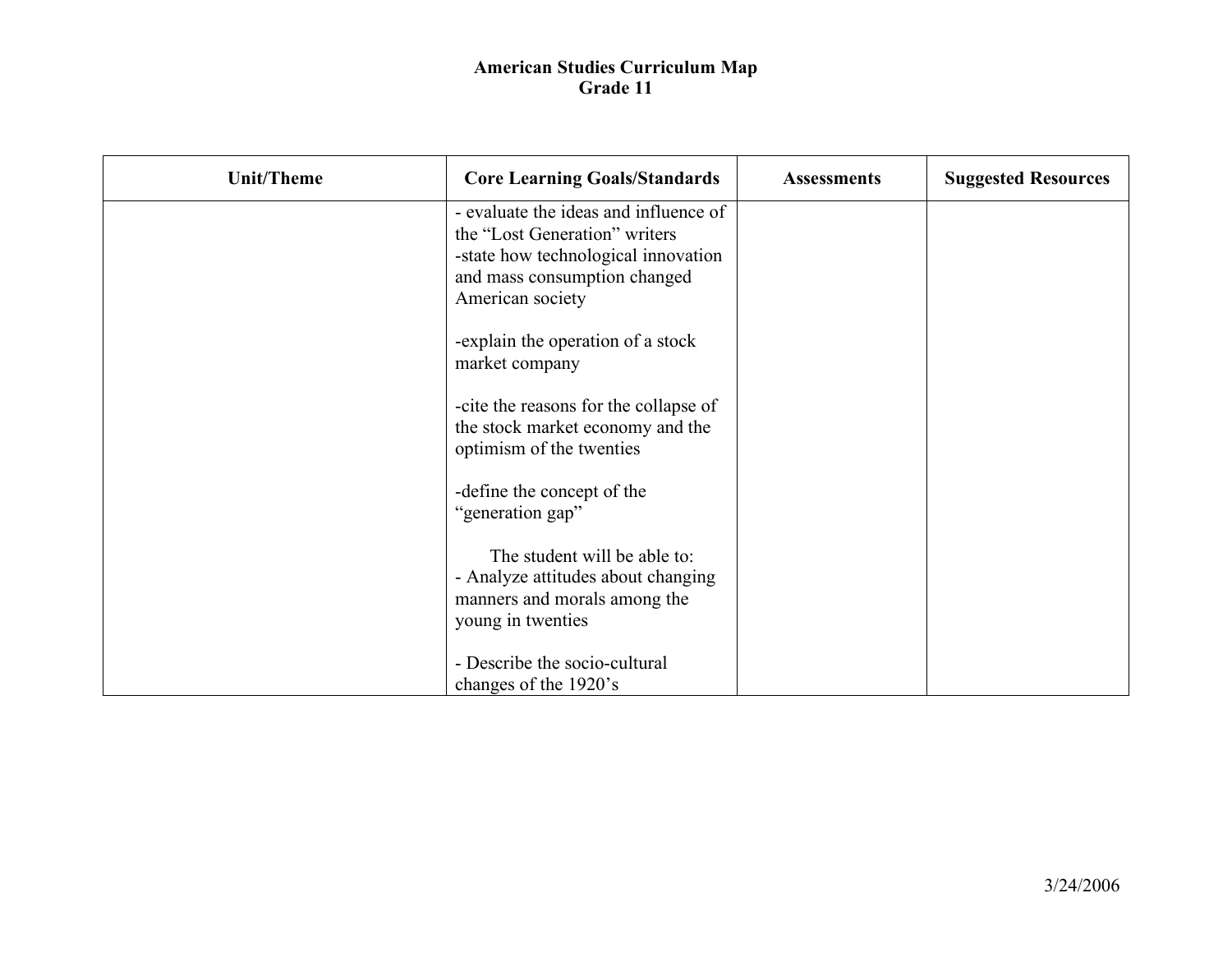| Unit/Theme | <b>Core Learning Goals/Standards</b>                                                                                   | <b>Assessments</b> | <b>Suggested Resources</b> |
|------------|------------------------------------------------------------------------------------------------------------------------|--------------------|----------------------------|
|            | - Pose hypothesis about a period<br>(twenties) based upon reading and<br>interpreting accounts of twenties<br>"heroes" |                    |                            |
|            | - Examine a series of news items<br>and suggest hypotheses about hero-<br>worship in America                           |                    |                            |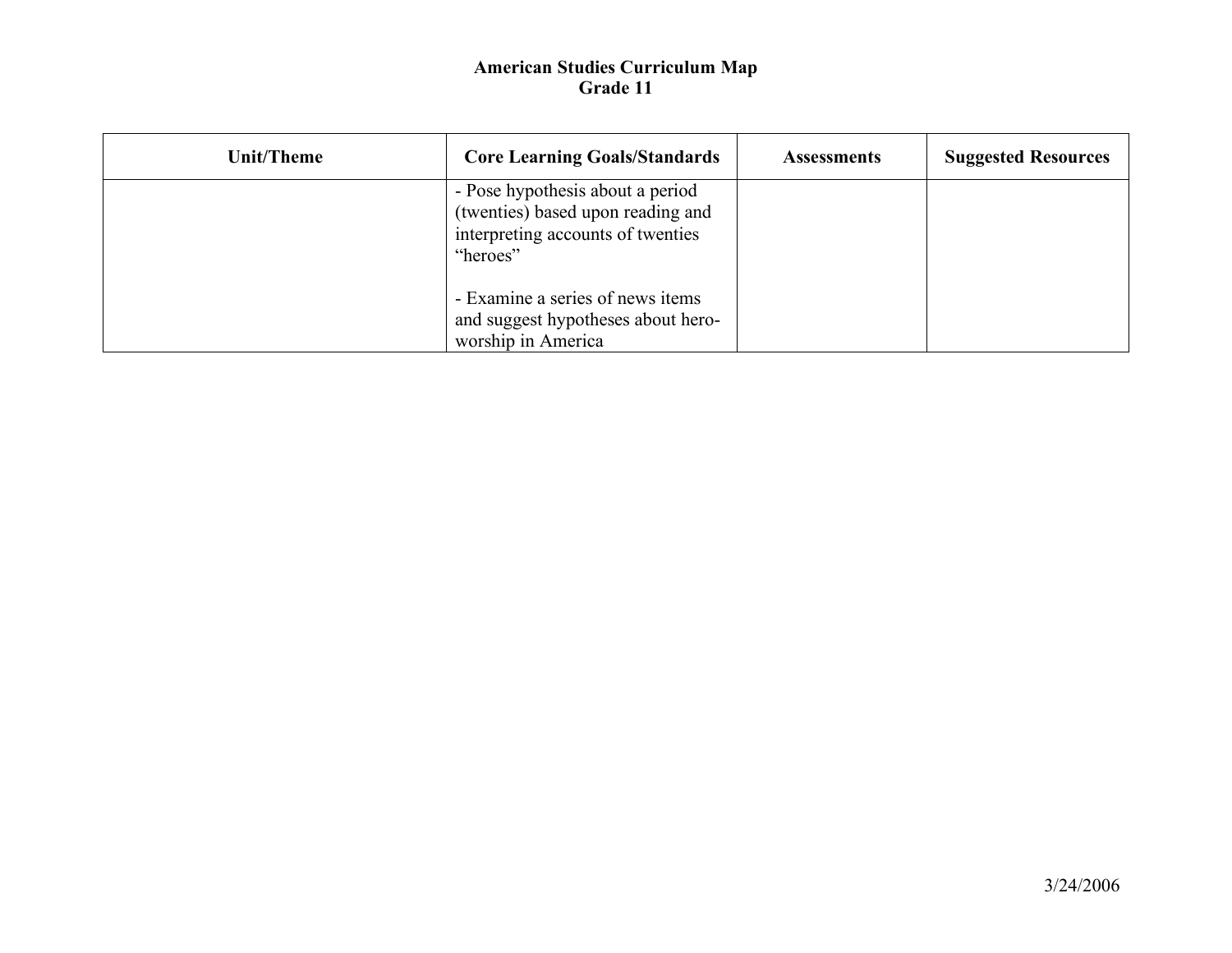| <b>Unit/Theme</b>                   | <b>Core Learning Goals/Standards</b>                                | <b>Assessments</b>                           | <b>Suggested Resources</b>                     |
|-------------------------------------|---------------------------------------------------------------------|----------------------------------------------|------------------------------------------------|
| <b>The Depression Years</b>         | The student will be able to:<br>-Define basic economic terms        | Class discussions                            | Textbook: America:<br>Pathways to the Present, |
| The onset of the Great Depression   | related to the Depression                                           | Written exercises                            | Prentice Hall.                                 |
| -Economic terms and definitions     | -Summarize and explain the basic<br>theories as the cause(s) of the | Quizzes                                      | Selected videos/DVDs                           |
| -Causes of the Depression           | Depression                                                          | Observation of<br>performance based on       | Selected web based<br>research sites           |
| -Effects on the people              | -Describe what one would imagine<br>to be intolerable economic      | criteria established by<br>objectives in     | <b>Selected Primary Source</b>                 |
| -Early government reaction          | conditions for one's self                                           | classroom activities                         | documents                                      |
| Franklin Roosevelt and the New Deal | -Read and interpret a number of<br>primary and secondary source     | Unit test                                    | Readings: Selected<br>readings on social       |
| -The election of 1932 and FDR's     | selections about life in the                                        | Written research or                          | and/or economic issues                         |
| leadership                          | depression                                                          | project                                      | today                                          |
| -The first hundred days             | -explore the roles and<br>responsibilities of government            | Written analysis of a<br>specific concept or | Teacher developed<br>handouts                  |
| -Philosophy of the New Deal         | official and mass protesters                                        | theme                                        | Bibliography of                                |
| -Reaction to FDR and the New Deal   | -state the effect of the Depression<br>on the lives and dreams of   |                                              | resources in Media<br>Center                   |
| -The $2nd$ New Deal                 | Americans                                                           |                                              |                                                |
| -Effect of the New Deal             |                                                                     |                                              |                                                |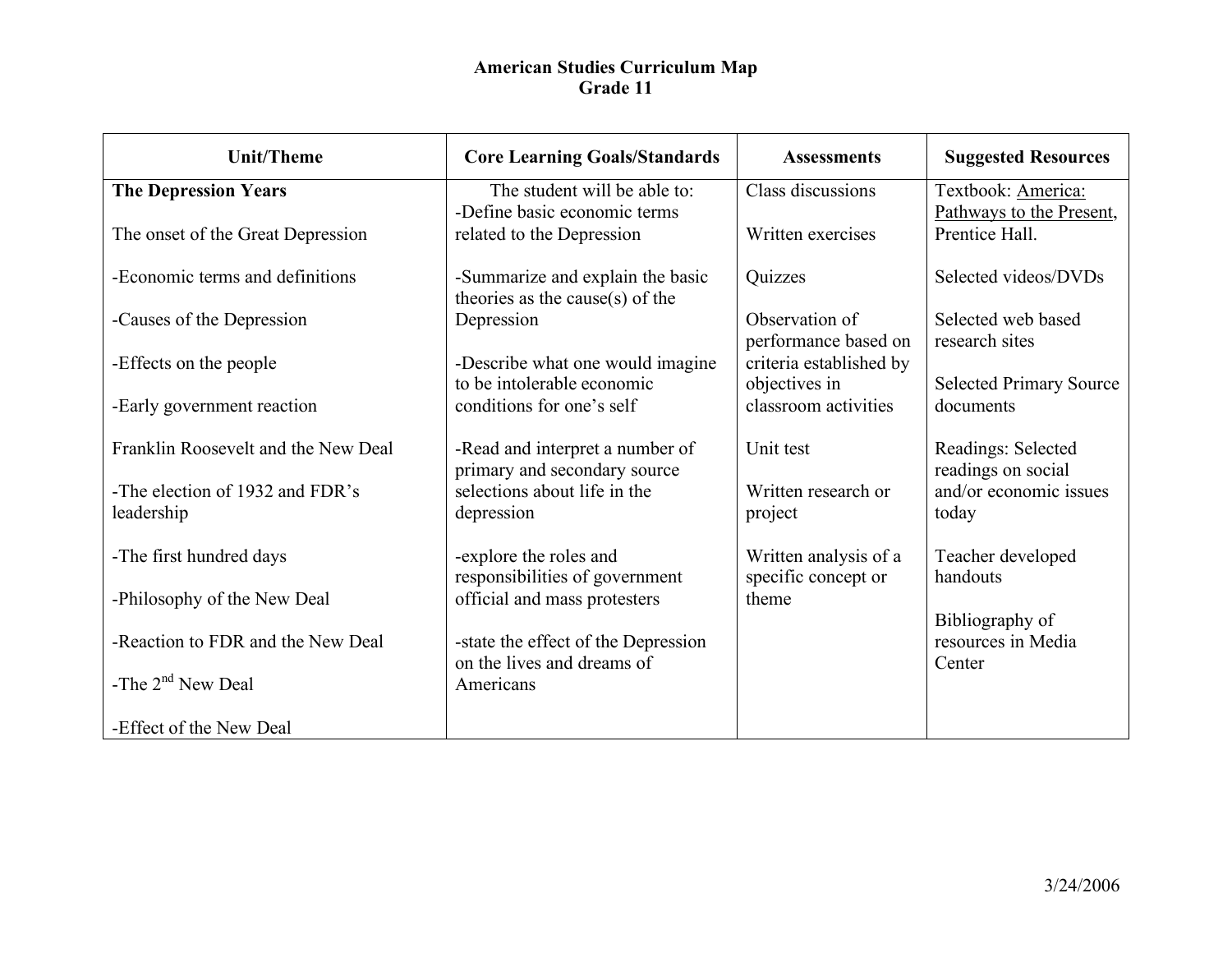| <b>Unit/Theme</b>                   | <b>Core Learning Goals/Standards</b>                                                                     | <b>Assessments</b> | <b>Suggested Resources</b> |
|-------------------------------------|----------------------------------------------------------------------------------------------------------|--------------------|----------------------------|
| American Life during the Depression | -evaluate possible reactions that<br>students would take concerning                                      |                    |                            |
| - Mass culture                      | problems posed by living during a<br>depression                                                          |                    |                            |
|                                     | -describe the strategies that might<br>be used to combat a depression                                    |                    |                            |
|                                     | -cite and evaluate the success of the<br>approaches used by Herbert Hoover                               |                    |                            |
|                                     | -explain why Roosevelt was elected<br>and what made him a successful<br>leader                           |                    |                            |
|                                     | -enumerate and evaluate specific<br>programs of the New Deal                                             |                    |                            |
|                                     | -apply economic terms and concepts<br>in an understanding of the Great<br>Depression and economic cycles |                    |                            |
|                                     | -compare and contrast various<br>responses to the New Deal                                               |                    |                            |
|                                     | -develop generalizations and<br>specific, supporting explanations as<br>to how the Depression and        |                    |                            |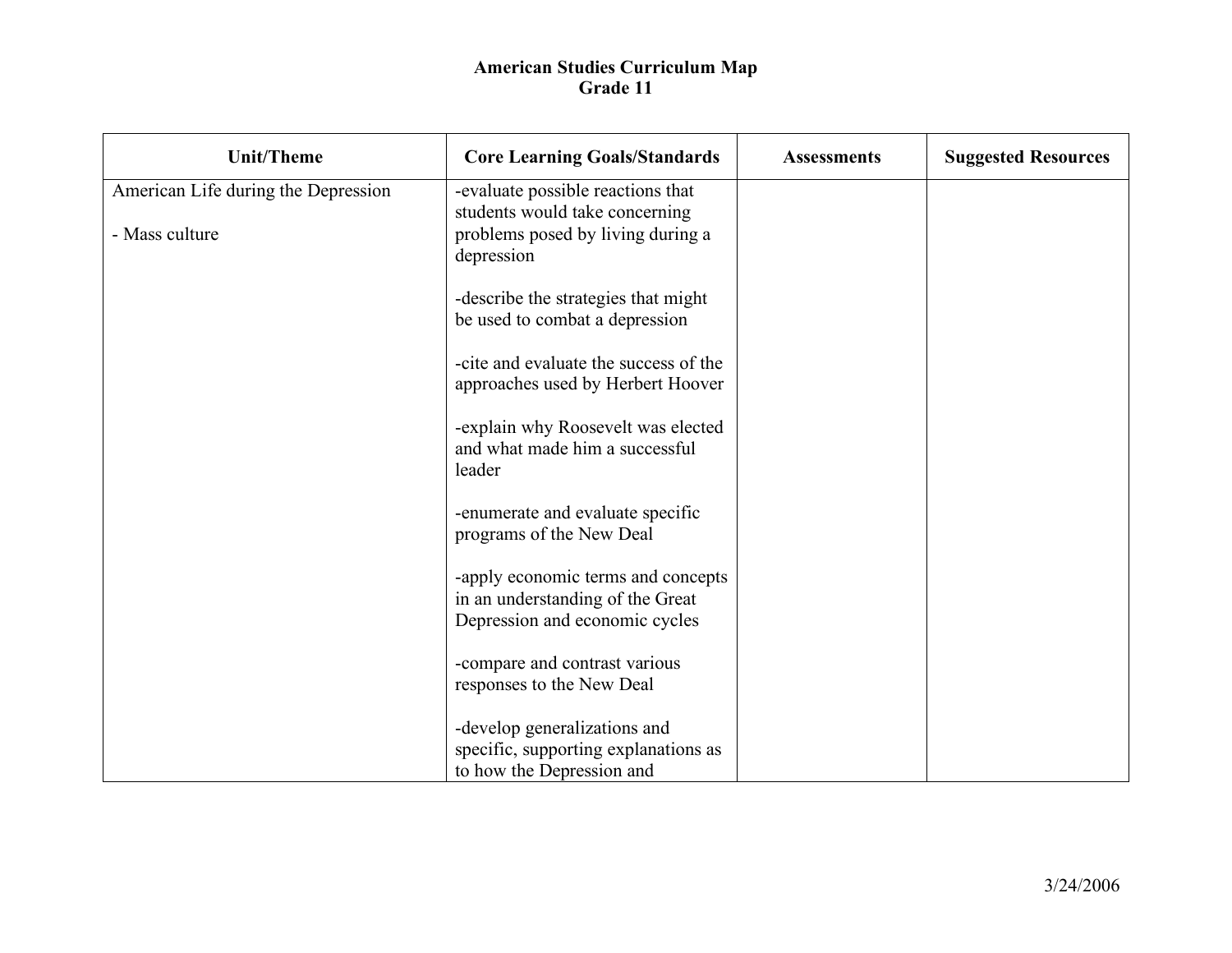| <b>Unit/Theme</b> | <b>Core Learning Goals/Standards</b>                                                                                    | <b>Assessments</b> | <b>Suggested Resources</b> |
|-------------------|-------------------------------------------------------------------------------------------------------------------------|--------------------|----------------------------|
|                   | -compare and contrast views about<br>government assistance to people                                                    |                    |                            |
|                   | -explain the role of the political<br>radical response to the New Deal                                                  |                    |                            |
|                   | -state how the New Deal changed<br>the relationship between the<br>government, the people, and<br>economic institutions |                    |                            |
|                   | The student will be able to:<br>-pose hypotheses about the "mood"<br>of Americans during the 1930's                     |                    |                            |
|                   | -analyze adjectives to describe<br>entertainment in the 1930's and<br>contemporary times                                |                    |                            |
|                   | -evaluate using popular culture as a<br>tool to discover the mood of a time<br>period                                   |                    |                            |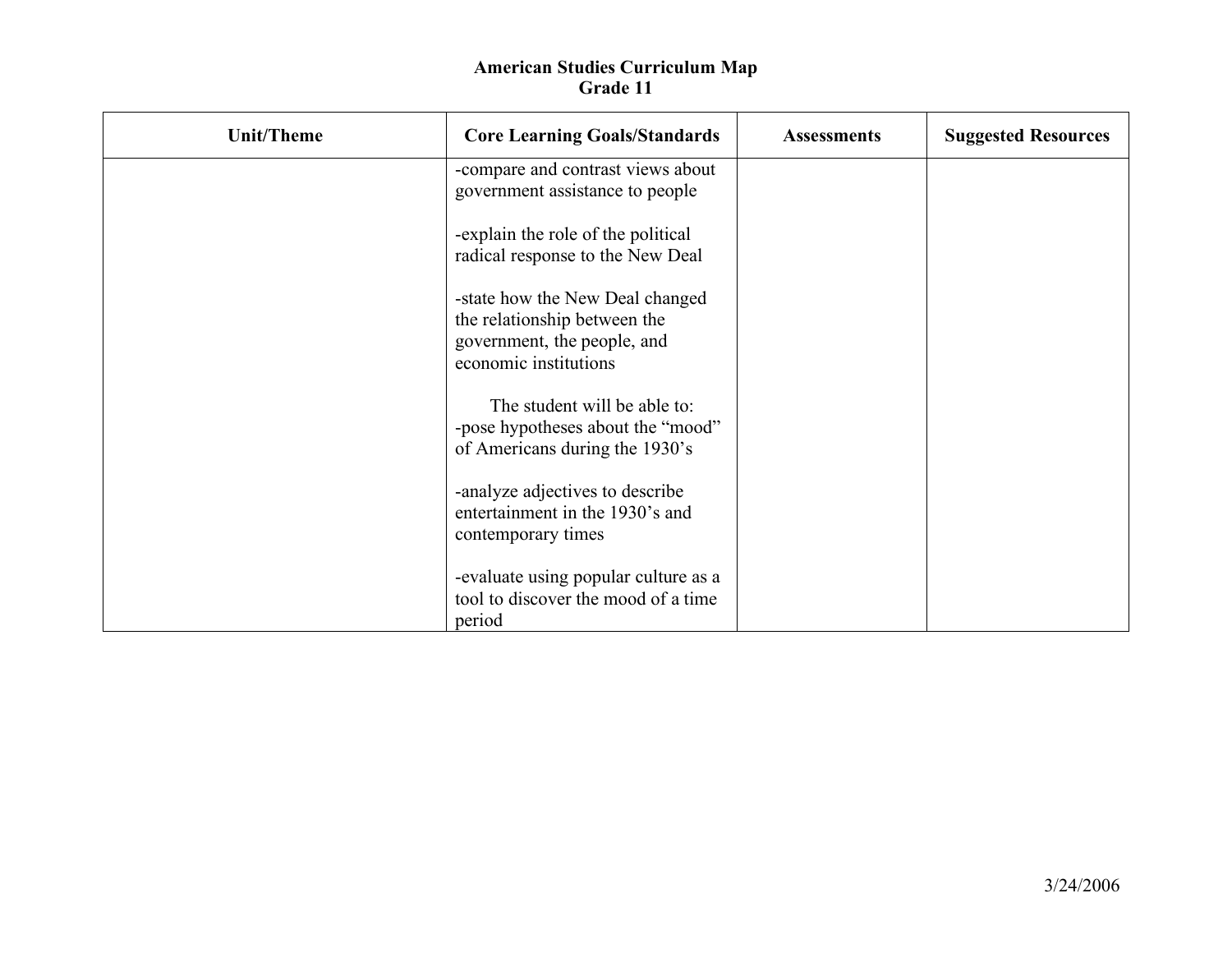| <b>Unit/Theme</b>                            | <b>Core Learning Goals/Standards</b>                                   | <b>Assessments</b>      | <b>Suggested Resources</b>               |
|----------------------------------------------|------------------------------------------------------------------------|-------------------------|------------------------------------------|
| <b>Industrialization</b>                     | Students will be able to:                                              | Class discussions       | Textbook: America:                       |
| (Gilded Age)                                 |                                                                        |                         | Pathways to the Present,                 |
|                                              | -interpret economic, social, and                                       | Written exercises       | Prentice Hall.                           |
| Laissez-faire                                | political trends of the late 19th and                                  |                         |                                          |
| Conservatism                                 | early 20th century.                                                    | Quizzes                 | Selected videos/DVDs                     |
|                                              |                                                                        |                         |                                          |
| Gospel of Wealth                             | -describe innovations in technology                                    | Observation of          | Selected web based                       |
|                                              | and business practices and assess                                      | performance based on    | research sites                           |
| The "self-made man"                          | their impact on the economy                                            | criteria established by |                                          |
| Carnegie/Rockefeller                         |                                                                        | objectives in           | <b>Selected Primary Source</b>           |
|                                              | -make inferences about the                                             | classroom activities    | documents                                |
| Social Darwinism;<br>survival of the fittest | influence of immigration and rapid<br>industrialization on urban life. | Unit test               |                                          |
|                                              |                                                                        |                         | Readings: Selected<br>readings on social |
| Social critics and                           | -trace the development of labor                                        | Written research or     | and/or economic issues                   |
| dissenters                                   | unions and judge their effects on                                      | project                 | today                                    |
|                                              | economic arrangements and the                                          |                         |                                          |
| Knights of Labor and                         | lives of the working people.                                           | Written analysis of a   | Teacher developed                        |
| <b>American Federation</b>                   |                                                                        | specific concept or     | handouts                                 |
| of Labor                                     | -analyze the demographic shifts                                        | theme                   |                                          |
|                                              | resulting from the above listed                                        |                         | Bibliography of                          |
| Haymarket,                                   | objectives                                                             |                         | resources in Media                       |
| Homestead, and                               |                                                                        |                         | Center                                   |
| Pullman                                      |                                                                        |                         |                                          |
|                                              |                                                                        |                         |                                          |
| Social legislation                           |                                                                        |                         |                                          |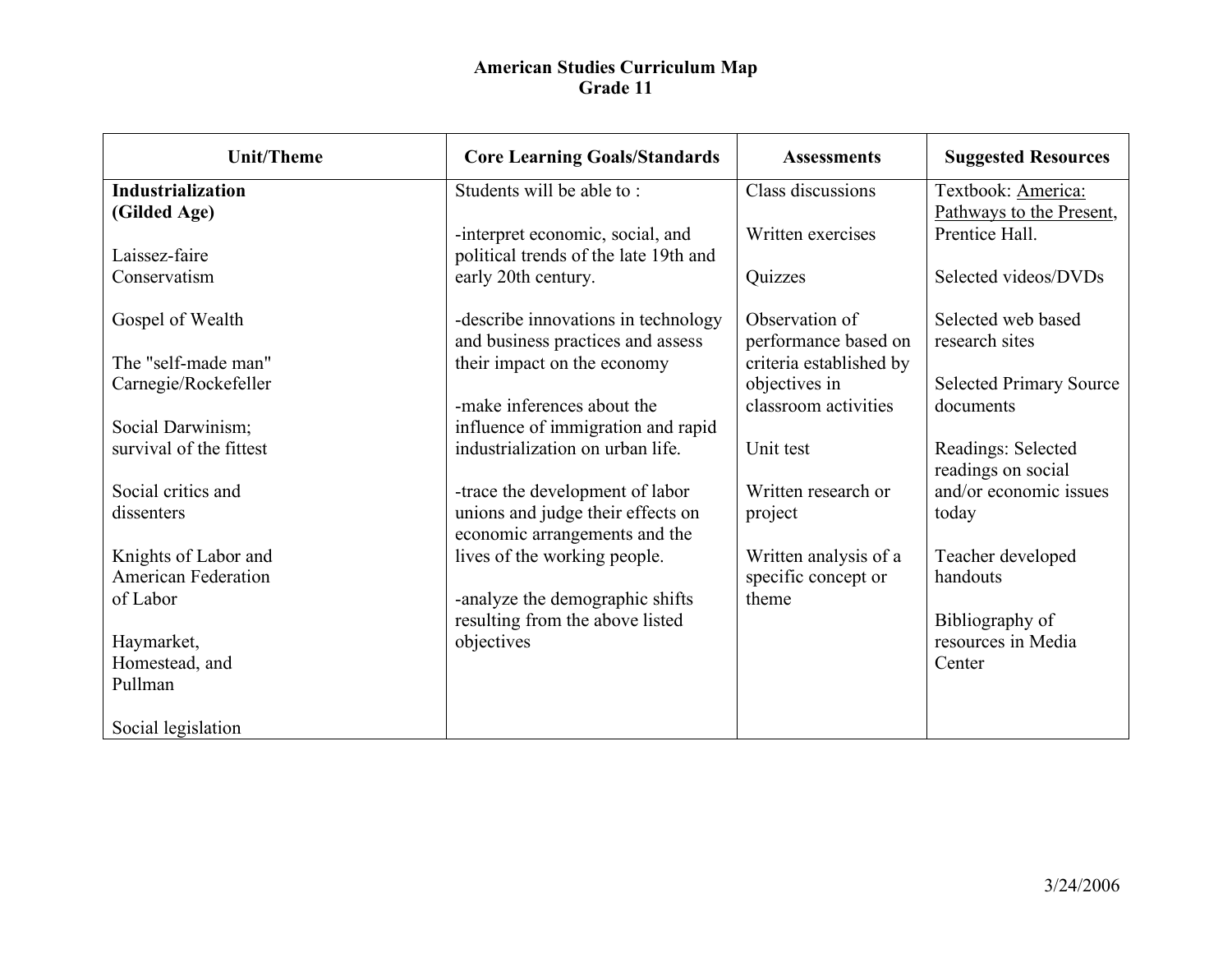| Unit/Theme                          | <b>Core Learning Goals/Standards</b> | <b>Assessments</b> | <b>Suggested Resources</b> |
|-------------------------------------|--------------------------------------|--------------------|----------------------------|
| Settlement houses: Jane Addams      |                                      |                    |                            |
| Structural reforms in<br>government |                                      |                    |                            |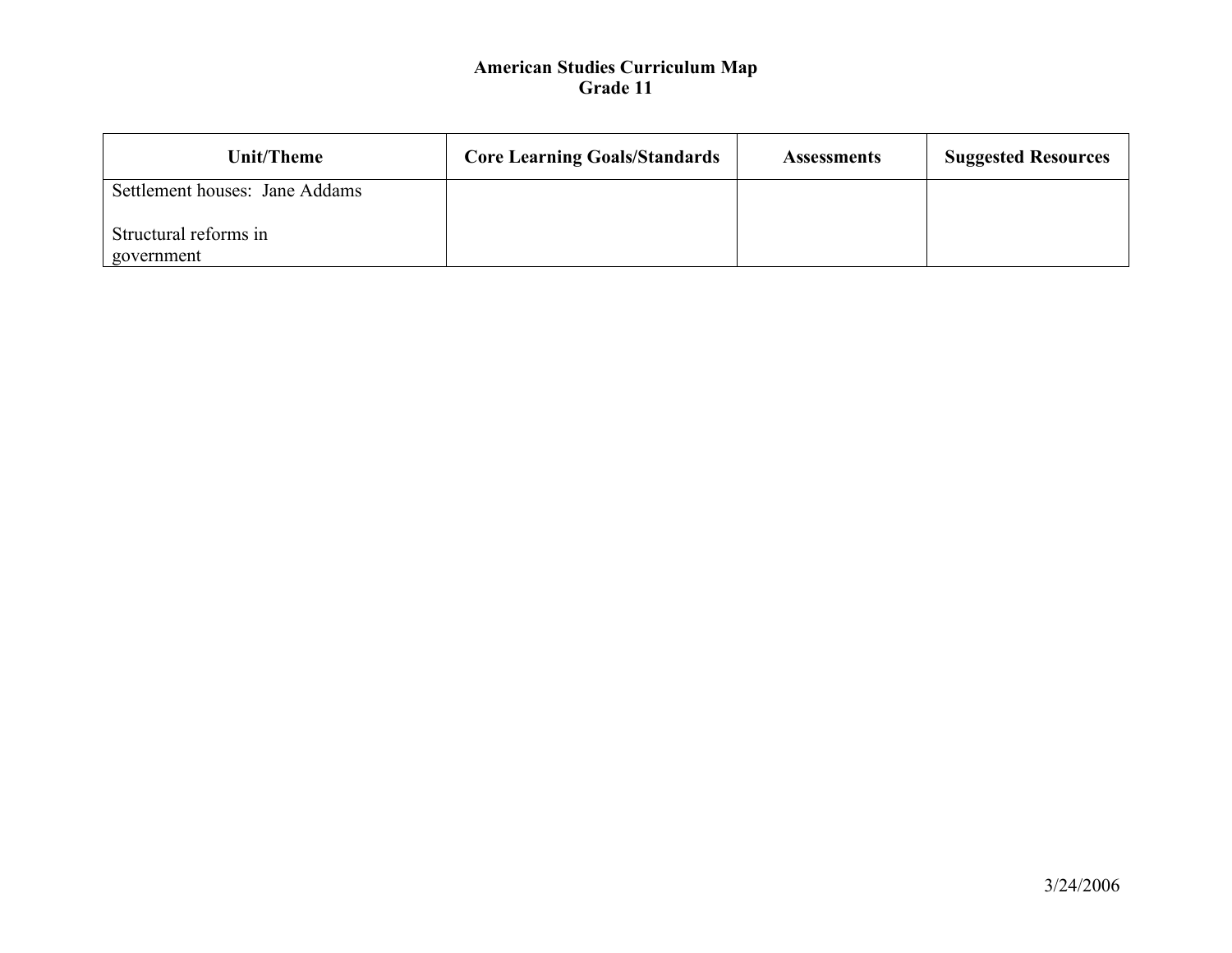| <b>Unit/Theme</b>                       | <b>Core Learning Goals/Standards</b>                       | <b>Assessments</b>                              | <b>Suggested Resources</b>     |
|-----------------------------------------|------------------------------------------------------------|-------------------------------------------------|--------------------------------|
| <b>Progressive Era</b>                  | Students will be able to:                                  | Class discussions                               | Textbook: America:             |
|                                         |                                                            |                                                 | Pathways to the Present,       |
| Foreign policy and the new imperialism: | -evaluate the role of the US as an<br>emerging world power | Written exercises                               | Prentice Hall.                 |
| -Naval expansionists                    |                                                            | Quizzes                                         | Selected videos/DVDs           |
|                                         | -analyze the causes, effects, and                          |                                                 |                                |
| -Spanish-American                       | consequences of US foreign policy                          | Observation of                                  | Selected web based             |
| War                                     | decisions                                                  | performance based on<br>criteria established by | research sites                 |
| -Cuban independence                     | -compare Roosevelt's "world view"                          | objectives in                                   | <b>Selected Primary Source</b> |
|                                         | to previous administrations' foreign                       | classroom activities                            | documents                      |
| -Debate on Philippines                  | policy objectives                                          |                                                 |                                |
|                                         |                                                            | Unit test                                       | Readings: Selected             |
| -The Far East: The                      | -identify the essential characteristics                    |                                                 | readings on social,            |
| Open Door                               | of modern election techniques                              | Written research or                             | political and/or               |
|                                         |                                                            | project                                         | economic issues today          |
| -Theodore Roosevelt                     | - compare American life on the eve                         |                                                 |                                |
| the Panama Canal,                       | of the 20th century to American life                       | Written analysis of a                           | Teacher developed              |
| Roosevelt Corollary,                    | in the formative years of the 21st                         | specific concept or                             | handouts                       |
| the Far East, and the                   | century                                                    | theme                                           |                                |
| "Big Stick"                             |                                                            |                                                 | Bibliography of                |
|                                         | -explain the goals and outcomes of                         |                                                 | resources in Media             |
| Election and                            | the Progressives                                           |                                                 | Center                         |
| assassination of                        |                                                            |                                                 |                                |
| William McKinley                        | -cite the relative successes and                           |                                                 |                                |
|                                         | failure of the Progressives                                |                                                 |                                |
| Origins of Progressivism                |                                                            |                                                 |                                |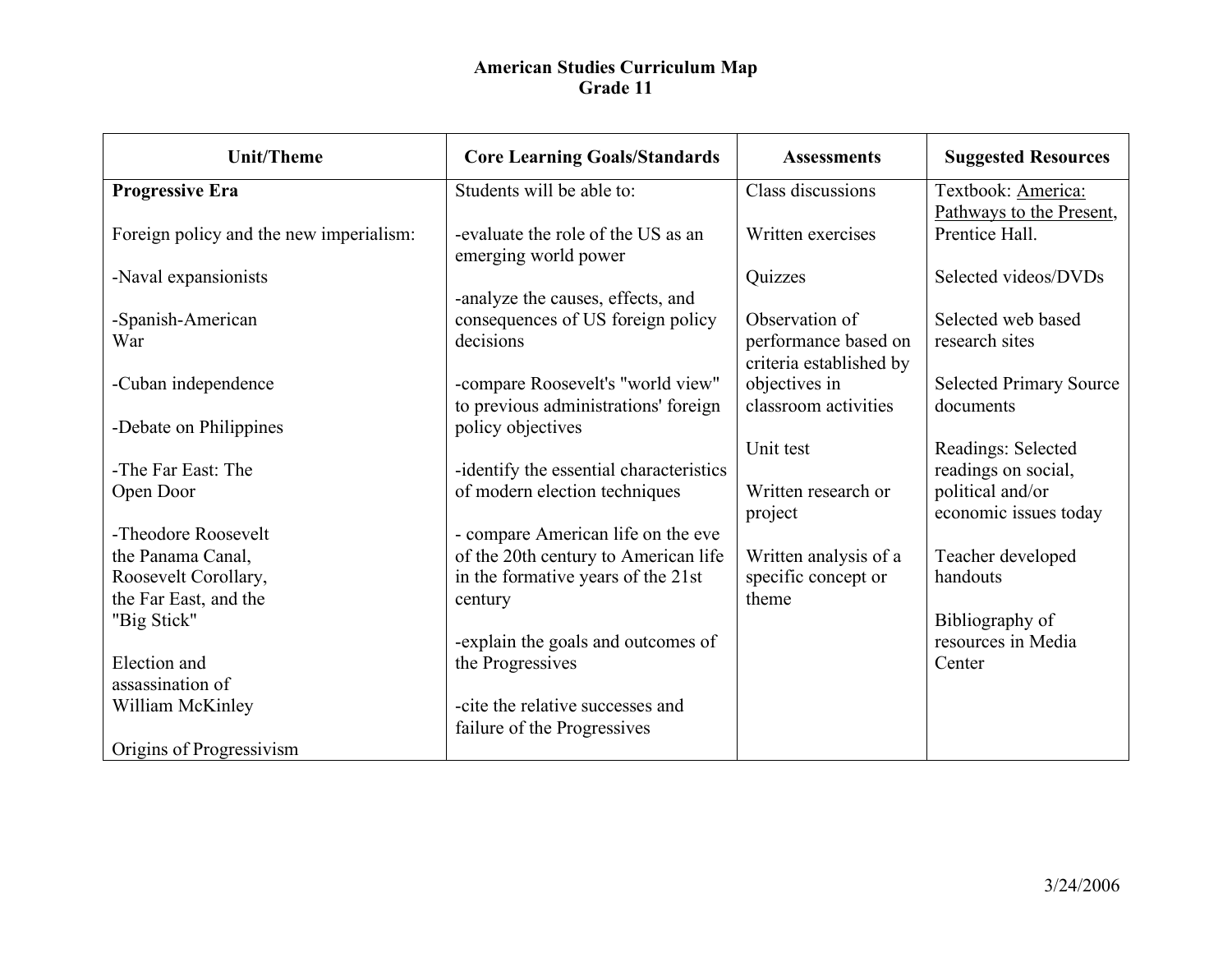| <b>Unit/Theme</b>                           | <b>Core Learning Goals/Standards</b>                                    | <b>Assessments</b> | <b>Suggested Resources</b> |
|---------------------------------------------|-------------------------------------------------------------------------|--------------------|----------------------------|
| Decline of populism                         | -describe how governmental policy<br>was/is shaped by political parties |                    |                            |
| Emergence of new                            |                                                                         |                    |                            |
| journalism,                                 | -evaluate the ability of mass media                                     |                    |                            |
| muckrackers, and yellow journalists         | of the era to influence public<br>opinion                               |                    |                            |
| Municipal, state, and national reforms      |                                                                         |                    |                            |
|                                             | -list and evaluate specific political                                   |                    |                            |
| Political, social and                       | reforms at both the state and federal                                   |                    |                            |
| economic regulation                         | level                                                                   |                    |                            |
|                                             |                                                                         |                    |                            |
| <b>Black America:</b>                       | -compare DuBois' objectives and                                         |                    |                            |
| Washington, Du Bois, and Garvey             | successes to Wahington's                                                |                    |                            |
| Roosevelt's Square Deal, managing the       | -evaluate Roosevelt's presidency                                        |                    |                            |
| trusts, and conservation                    | and its effects upon subsequent                                         |                    |                            |
|                                             | events                                                                  |                    |                            |
| Initiative, referendum, and recall          |                                                                         |                    |                            |
|                                             | -describe and analyze the trends that                                   |                    |                            |
| American culture at the turn of the century | shaped and influenced American                                          |                    |                            |
|                                             | culture of the era                                                      |                    |                            |
| The gaining strength of the temperance      |                                                                         |                    |                            |
| movement                                    | -analyze the motives, successes,                                        |                    |                            |
|                                             | failures, and consequences of the                                       |                    |                            |
|                                             | temperance movement                                                     |                    |                            |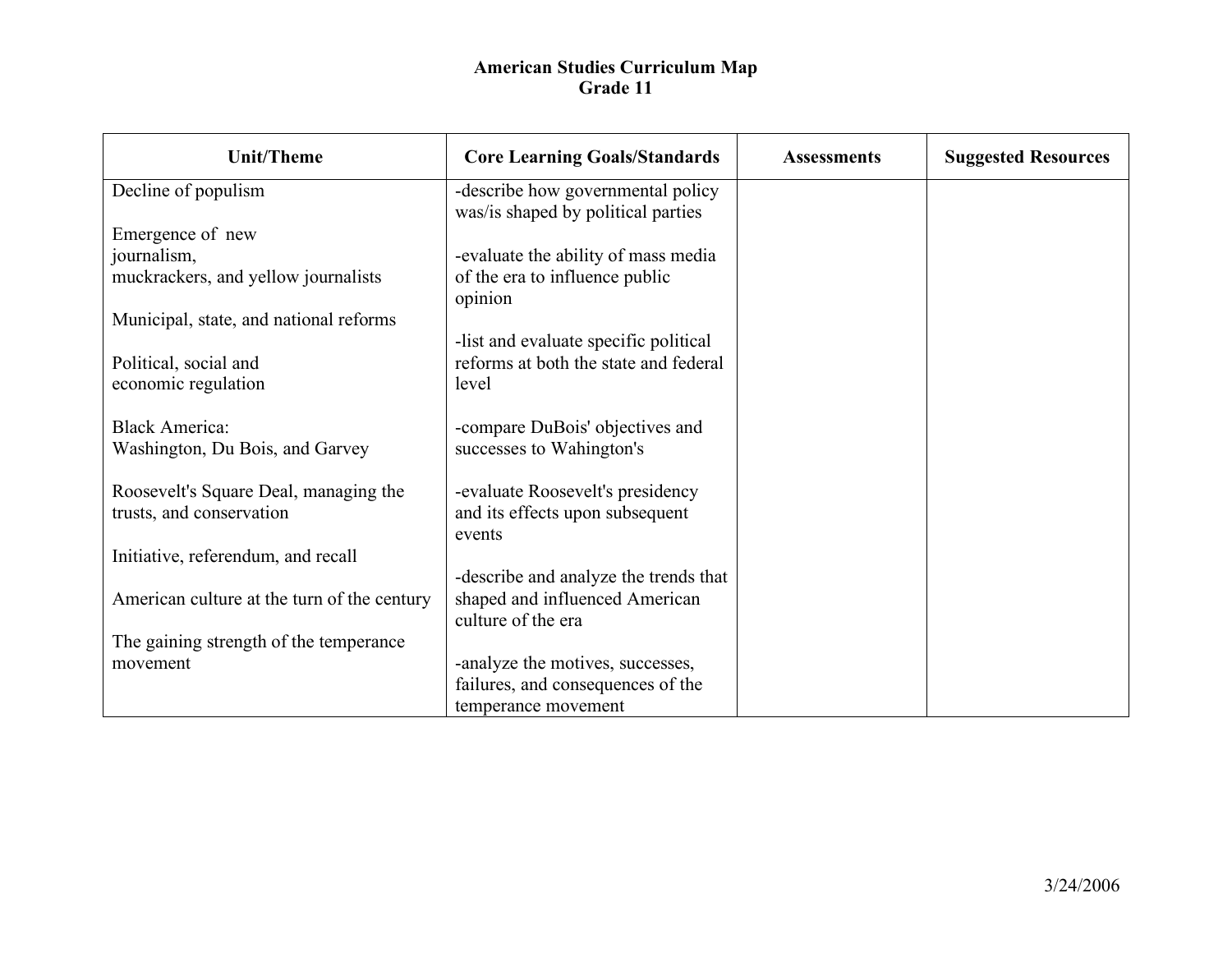| Unit/Theme | <b>Core Learning Goals/Standards</b>                                                    | <b>Assessments</b> | <b>Suggested Resources</b> |
|------------|-----------------------------------------------------------------------------------------|--------------------|----------------------------|
|            | -describe the specific circumstances<br>pertaining to the election of<br>Woodrow Wilson |                    |                            |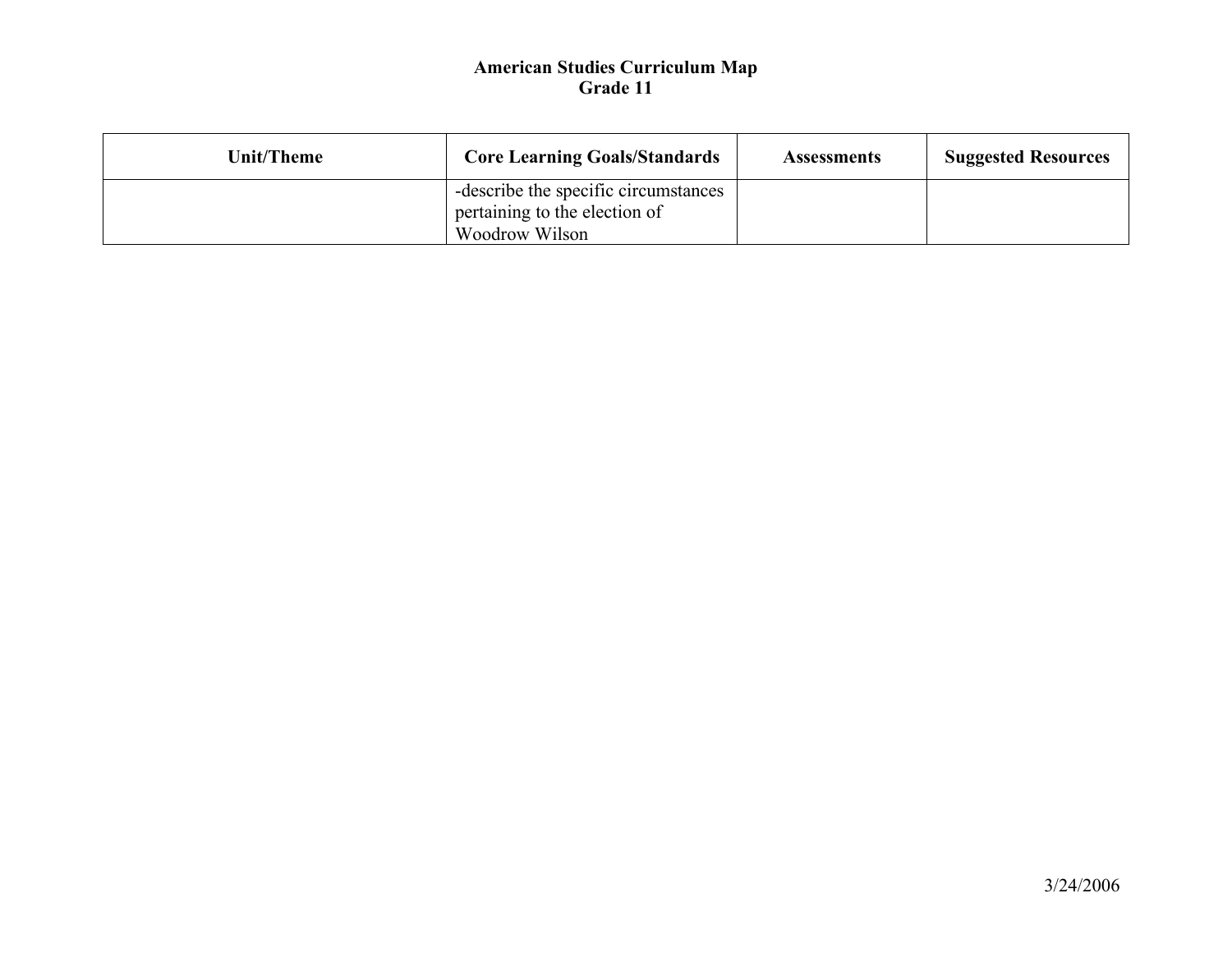| <b>Unit/Theme</b>                  | <b>Core Learning Goals/Standards</b>                                                           | <b>Assessments</b>       | <b>Suggested Resources</b>                     |
|------------------------------------|------------------------------------------------------------------------------------------------|--------------------------|------------------------------------------------|
| 1940's and WWII and it's aftermath | The student will be able to:                                                                   | <b>Class Discussion</b>  | Textbook: American<br>Pathways to the Present, |
| Background and causes of the war   | Define and explain neutrality                                                                  | <b>Written Exercises</b> | Vol. 1, Cayton, Perry,<br>Reed, and Winkler    |
| World economic situations          | Apply their knowledge as to the<br>causes of war to events leading to                          | Quizzes                  | The American Nation:                           |
| Rise of Dictatorships              | <b>WWII</b>                                                                                    | Projects                 | In the 20th Century,<br>Holt, Rinehart, and    |
| Failure of world diplomacy         | Develop an explanation for the rise<br>of totalitarian states                                  | <b>Unit Test</b>         | Winston                                        |
| <b>American Neutrality</b>         | Assess U.S. response in light of                                                               |                          | Cartoons Go To War<br><b>DVD</b>               |
| Isolation to intervention          | world events in the 1930's                                                                     |                          | Patton DVD                                     |
| The debate over neutrality         | Cite advantages and disadvantages<br>to America concerning support to                          |                          | Truman A&E                                     |
| The U.S. in WWII                   | the Allies                                                                                     |                          | <b>Biography VHS</b>                           |
|                                    | Compare and contrast student<br>attitudes about U.S. military<br>commitment to other countries |                          | Adolph Hitler "Heroes<br>and Tyrants" VHS      |
|                                    | Recall the events immediately prior<br>to America's entry into WWII                            |                          | FDR "Heroes and<br>Tyrants" VHS                |
|                                    |                                                                                                |                          | FDR A&E Biography<br><b>VHS</b>                |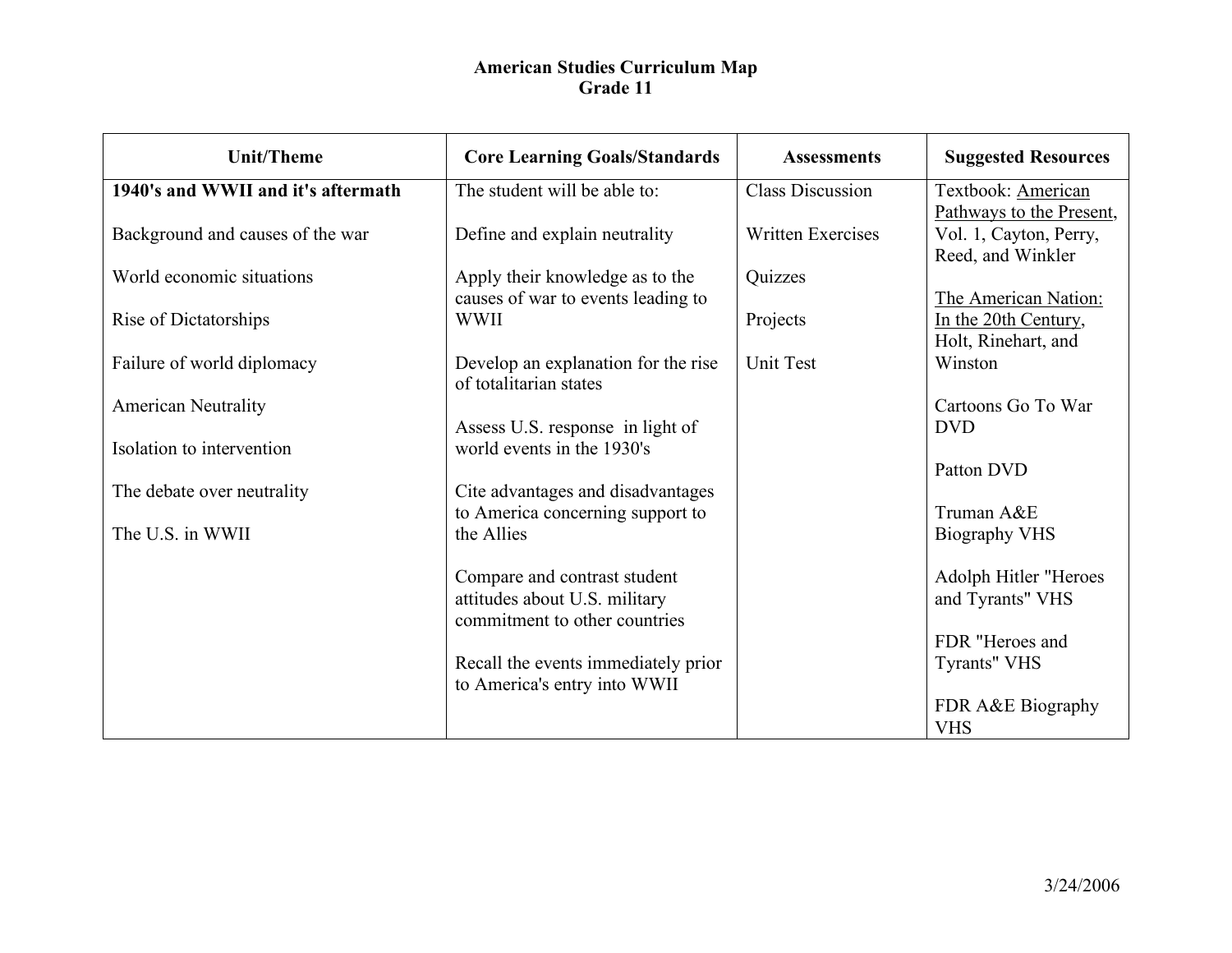| <b>Unit/Theme</b>                        | <b>Core Learning Goals/Standards</b>                                       | <b>Assessments</b> | <b>Suggested Resources</b> |
|------------------------------------------|----------------------------------------------------------------------------|--------------------|----------------------------|
| Pearl Harbor                             | Interpret maps to determine basic                                          |                    | Decoding Nazi Secrets:     |
|                                          | war strategy                                                               |                    |                            |
| Pacific Theatre                          |                                                                            |                    | Enigma Cipher              |
| Events in North Africa                   | Summarize the main events and                                              |                    | Machine VHS                |
|                                          | battles that were the determining<br>factors in the war's outcome          |                    |                            |
| The home front                           |                                                                            |                    | Pearl Harbor: Legacy of    |
|                                          | Explain the impact of the war on                                           |                    | <b>Attack VHS</b>          |
| European Theatre                         | American attitudes and behavior                                            |                    |                            |
| End of the war and the use of the atomic |                                                                            |                    | Hiroshima: Why the         |
| bomb                                     | Distinguish between practical, legal,                                      |                    | Bomb was Dropped?          |
| Hiroshima and Nagasaki                   | moral standards in explaining the<br>use of relocation camps               |                    | <b>VHS</b>                 |
|                                          |                                                                            |                    | Hiroshima by John          |
| Nuclear weapons in present times and     | Compare and contrast the European                                          |                    | Hersey                     |
| outcomes of the war                      | Theatre and the Pacific Theatre of                                         |                    |                            |
|                                          | the war                                                                    |                    | Band of Brothers by        |
|                                          |                                                                            |                    | Stephen Ambrose            |
|                                          | Interpret primary sources regarding<br>the decision to use the atomic bomb |                    | D-Day by Stephen           |
|                                          | and the results of its use                                                 |                    | Ambrose                    |
|                                          |                                                                            |                    |                            |
|                                          | Judge the U.S.'s decision to use                                           |                    | The Second World War       |
|                                          | atomic weapons                                                             |                    | by John Keegan             |
|                                          |                                                                            |                    |                            |
|                                          | Conclude how the war affected the                                          |                    |                            |
|                                          | United States in subsequent years                                          |                    |                            |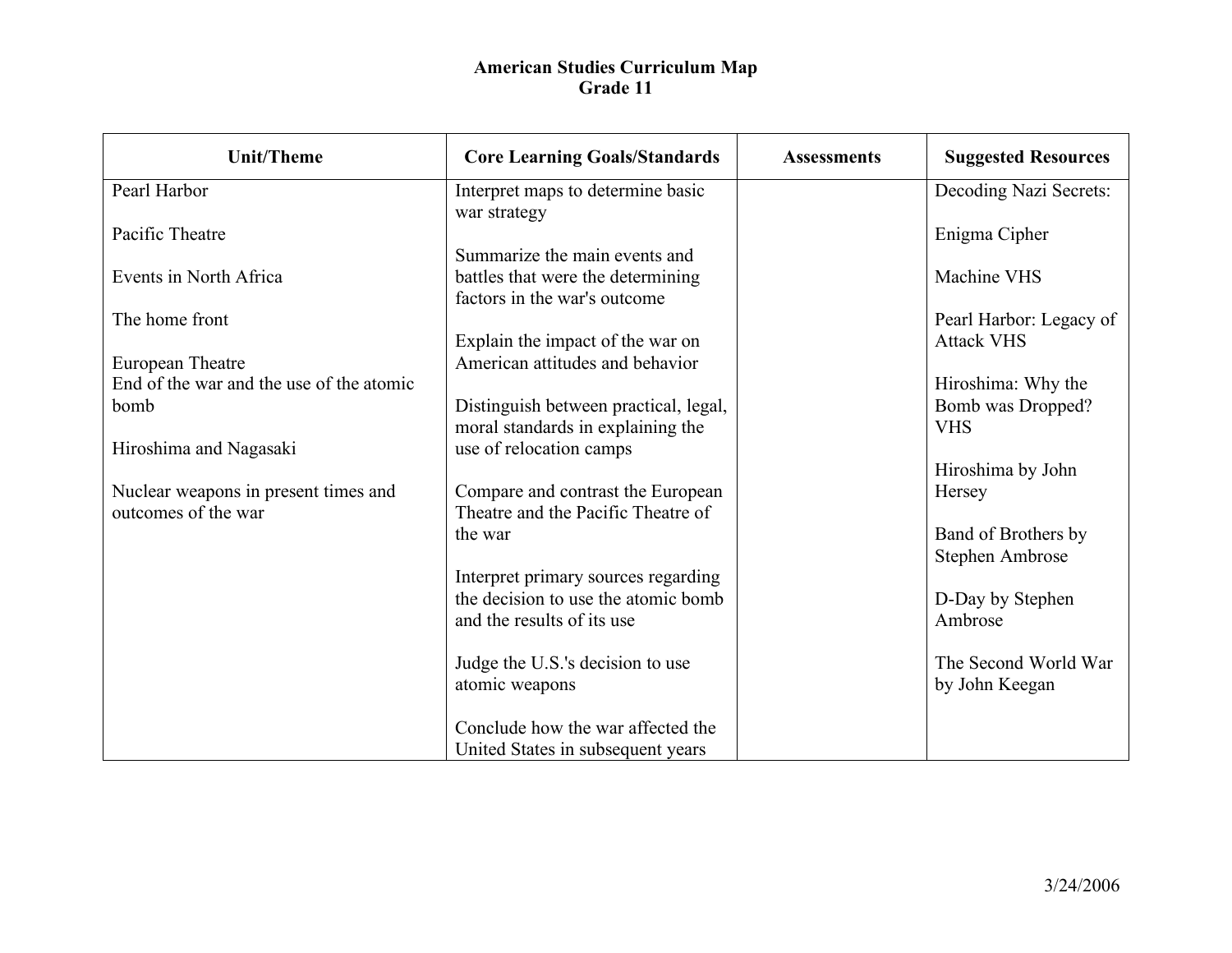| <b>Unit/Theme</b>                               | <b>Core Learning Goals/Standards</b>                                   | <b>Assessments</b>       | <b>Suggested Resources</b>                                              |
|-------------------------------------------------|------------------------------------------------------------------------|--------------------------|-------------------------------------------------------------------------|
| The 1950's                                      | Review the key events that defined                                     | <b>Class Discussion</b>  | Textbook: American                                                      |
| The Cold War and<br>Korean Conflict             | the Cold War<br>Interpret and evaluate views of the                    | <b>Written Exercises</b> | Pathways to the Present,<br>Vol. 1, Cayton, Perry,<br>Reed, and Winkler |
|                                                 | origins of the Cold War                                                | Quizzes                  |                                                                         |
| Post war events                                 |                                                                        |                          | The American Nation:                                                    |
| Origins of the Cold War                         | Explain the post war changes and<br>problems that confronted Americans | Projects                 | In the 20th Century,<br>Holt, Rinehart, and                             |
|                                                 |                                                                        | Unit Test                | Winston                                                                 |
| American responses to Truman and<br>containment | Evaluate associations made with the<br>terms "Russian", "Soviet", and  |                          | The American President                                                  |
| Korean War                                      | "Communist"                                                            |                          | <b>PBS DVD</b>                                                          |
| McCarthyism: Definitions and<br>explanations    | Describe the Cold War<br>"atmosphere" of the early 50's                |                          | The Fifties by David<br>Halberstam                                      |
| The Rosenbergs                                  | List possible alternatives the U.S.                                    |                          |                                                                         |
| <b>Blacklisting and Civil Liberties</b>         | might have taken when the Korean<br>conflict began                     |                          |                                                                         |
| Joseph McCarthy and the McCarthy                |                                                                        |                          |                                                                         |
| Hearings                                        | Cite the major events and outcomes<br>of the Korean conflict           |                          |                                                                         |
| The impact of television                        | Make judgments on Truman's<br>leadership                               |                          |                                                                         |
| Science and Technology                          |                                                                        |                          |                                                                         |
| Eisenhower's Administration                     |                                                                        |                          |                                                                         |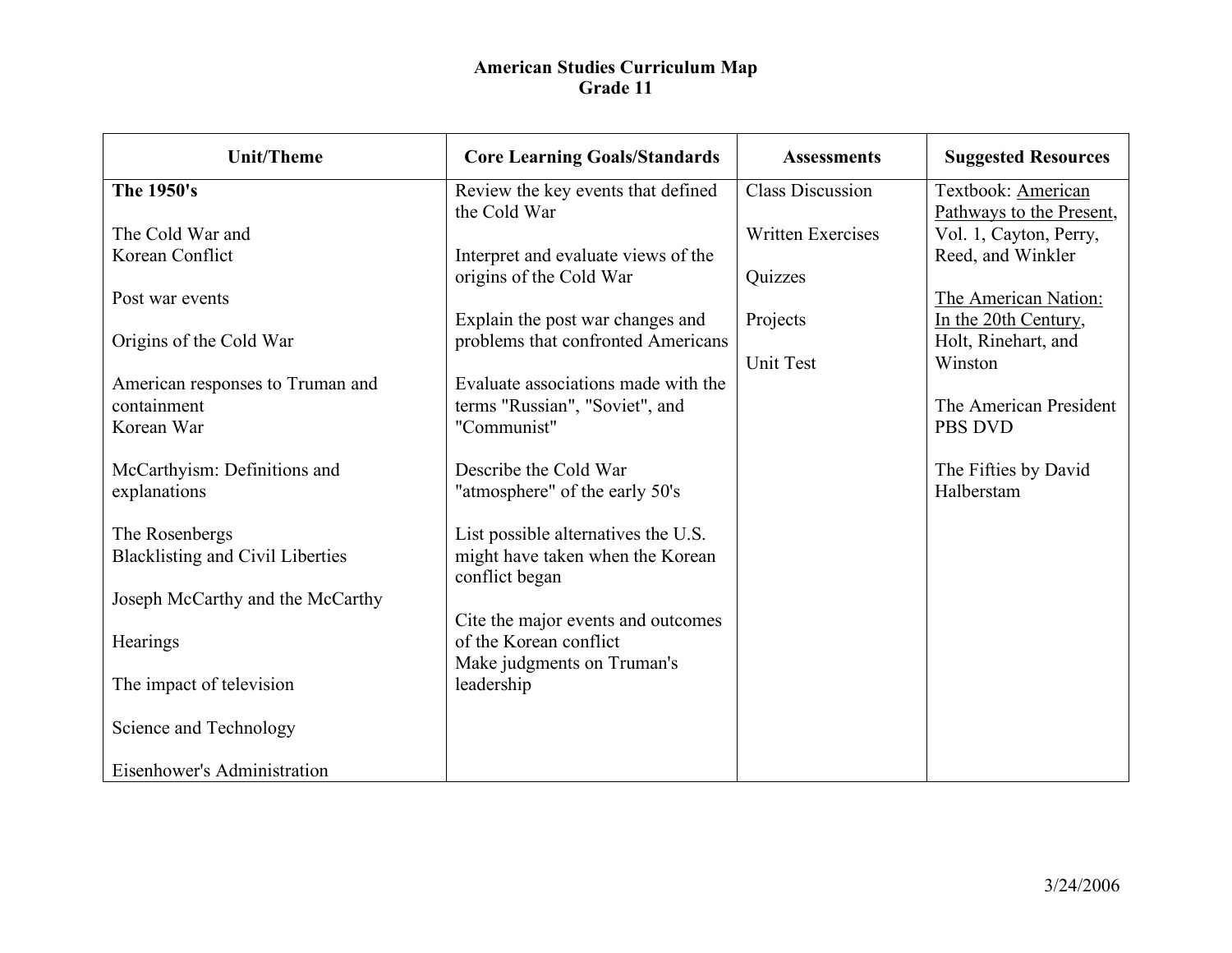| <b>Unit/Theme</b> | <b>Core Learning Goals/Standards</b>                                                                    | <b>Assessments</b> | <b>Suggested Resources</b> |
|-------------------|---------------------------------------------------------------------------------------------------------|--------------------|----------------------------|
|                   | Indicate how a judicial trial can be<br>affected by the times and<br>circumstances in which it was held |                    |                            |
|                   | Define blacklisting ex: Hollywood<br>Ten                                                                |                    |                            |
|                   | Decide the lessons to be learned<br>from the McCarthy                                                   |                    |                            |
|                   | Cite examples of the positive and<br>negative effects of television                                     |                    |                            |
|                   | List the accomplishments and<br>problems of Eisenhower's tenure as<br>president.                        |                    |                            |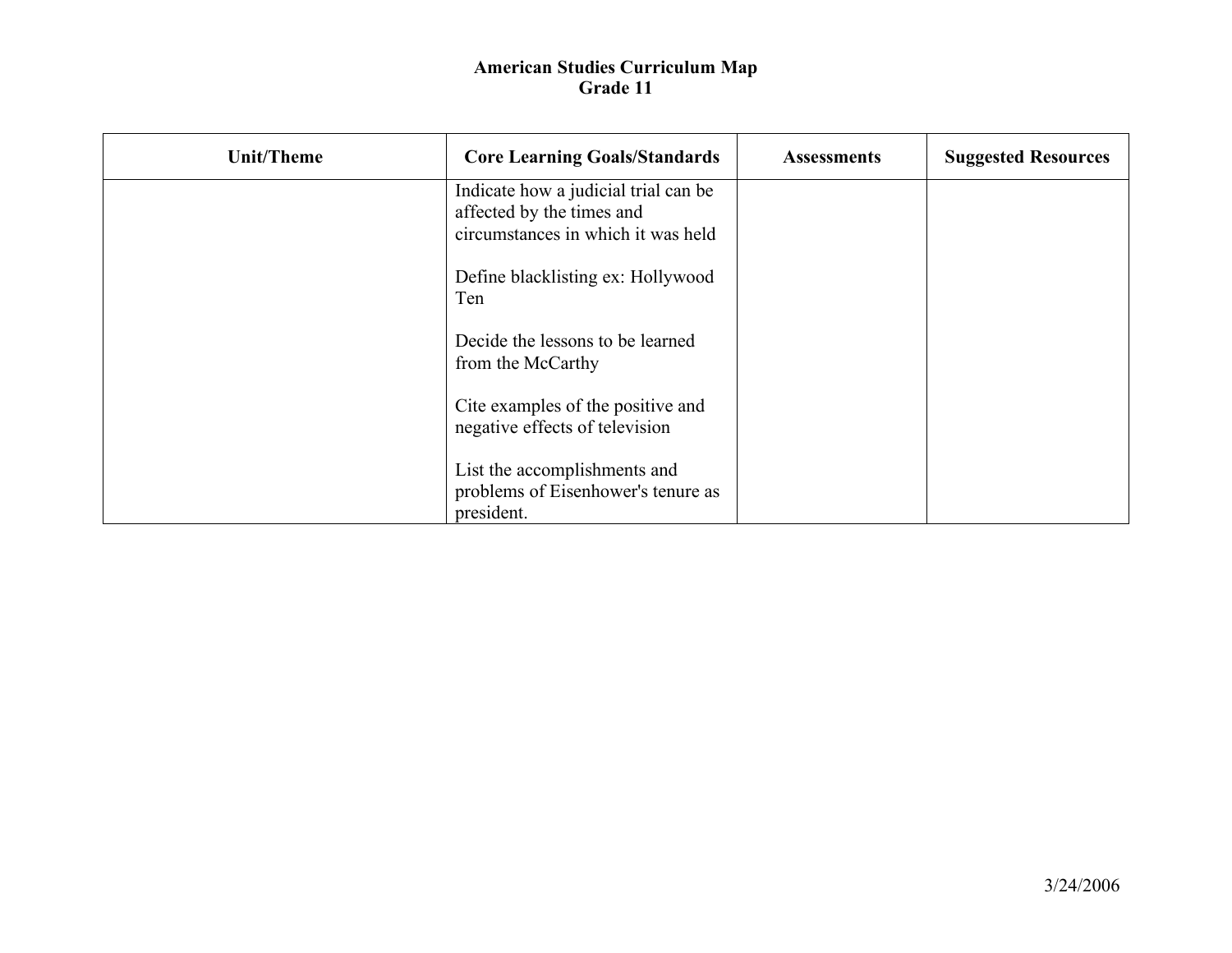| <b>Unit/Theme</b>                                 | <b>Core Learning Goals/Standards</b>                                    | <b>Assessments</b>      | <b>Suggested Resources</b>                  |
|---------------------------------------------------|-------------------------------------------------------------------------|-------------------------|---------------------------------------------|
| The 1960's                                        | Define the term civil rights                                            | <b>Class Discussion</b> | Textbook: American                          |
|                                                   |                                                                         |                         | Pathways to the Present,                    |
| The movement for Civil Rights                     | Explain the necessity for civil rights                                  | Written                 | Vol. 1, Cayton, Perry,<br>Reed, and Winkler |
| Historic perspective                              | for all people in a democratic<br>society                               | Exercises               |                                             |
|                                                   |                                                                         |                         | The American Nation:                        |
| Brown vs. Board of Education                      | Relate how black Americans were                                         | Quizzes                 | In the 20th Century,                        |
|                                                   | denied their rights in spite of the                                     |                         | Holt, Rinehart, and                         |
| <b>Direct Action Protest</b>                      | Civil War and Constitutional                                            | Projects                | Winston                                     |
| Leadership of Martin Luther King Jr.              | guarantees                                                              | <b>Unit Test</b>        | Thirteen Days DVD                           |
|                                                   | Describe personal reactions to being                                    |                         |                                             |
| <b>Black Power and militancy</b>                  | the subject of discrimination                                           |                         | <b>JFK A&amp;E Biography</b><br><b>VHS</b>  |
| The Kennedy Years: The Election of 1960           | Evaluate protest as a means of                                          |                         |                                             |
|                                                   | change                                                                  |                         | <b>Fidel Castro Maximum</b>                 |
| An image and an administration                    |                                                                         |                         | <b>Leader VHS</b>                           |
| Cuban Missile Crisis and the threat of            | Summarize and evaluate the ideas<br>and facts related to the concept of |                         | Cuban Missile Crisis                        |
| nuclear war                                       | non-violent change                                                      |                         | <b>VHS</b>                                  |
|                                                   |                                                                         |                         |                                             |
| LBJ and the "Great Society"                       | Judge the leadership role of MLK in                                     |                         | The American                                |
|                                                   | promoting rights and equality for all                                   |                         | Presidents PBS DVD                          |
| The leadership of LBJ and the election of<br>1964 | Americans                                                               |                         | MLK A&E Biography                           |
|                                                   | Pose possible solutions to racial                                       |                         | <b>VHS</b>                                  |
|                                                   | problems                                                                |                         |                                             |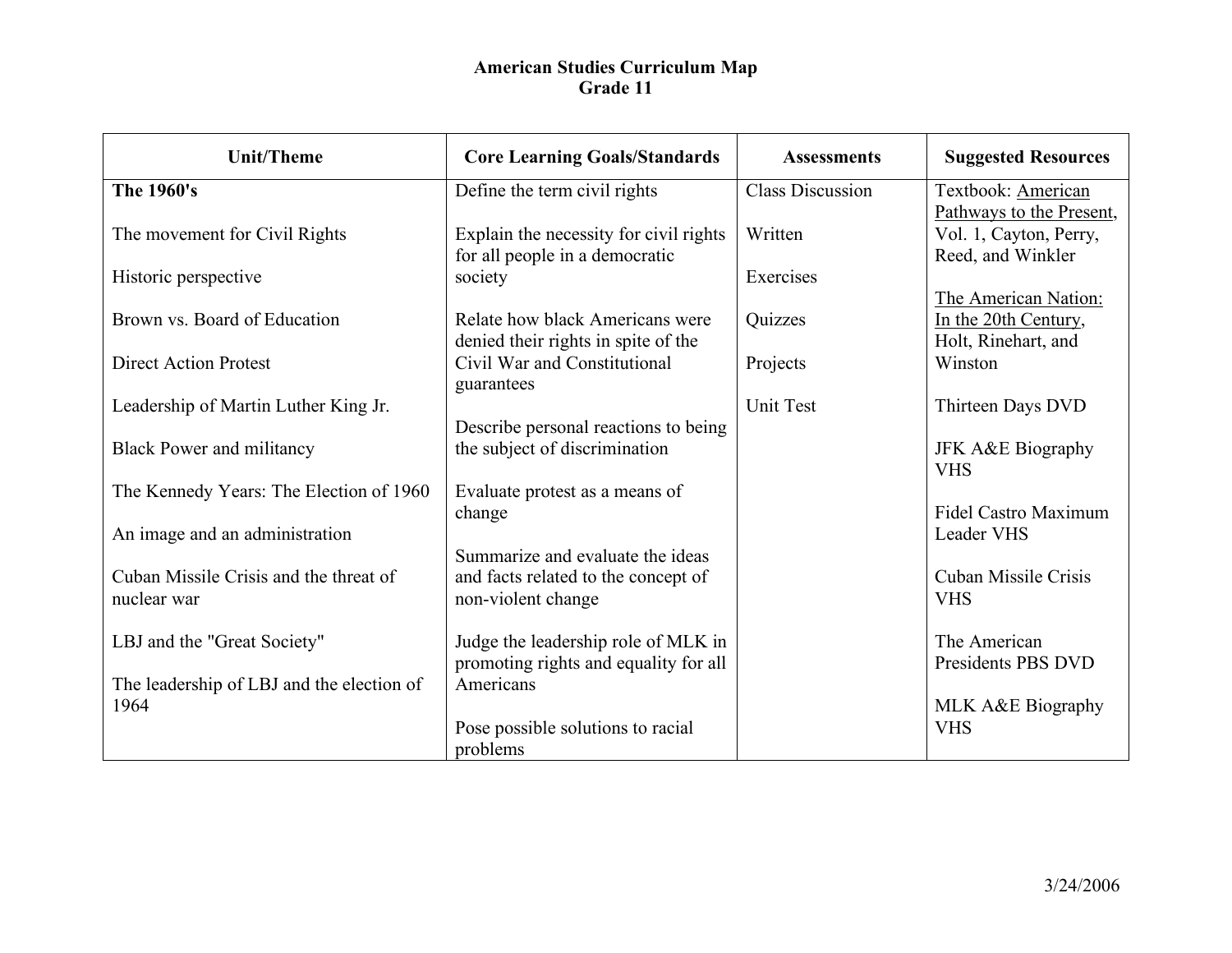| <b>Unit/Theme</b>                      | <b>Core Learning Goals/Standards</b>                                   | <b>Assessments</b> | <b>Suggested Resources</b>                     |
|----------------------------------------|------------------------------------------------------------------------|--------------------|------------------------------------------------|
| The concept of a Great Society laws    | Compare the image of JFK to his<br>accomplishments                     |                    | Eyes on the Prize PBS<br><b>VHS</b>            |
| War in Vietnam: Background to American |                                                                        |                    |                                                |
| involvement                            | Explain the issues, facts, and events<br>surrounding the Cuban Missile |                    | Dear America: Letters<br>Home from Vietnam     |
| Escalation of the war                  | Crisis                                                                 |                    | <b>VHS</b>                                     |
| The debate over involvement            | Appraise JFK's leadership abilities                                    |                    | In Retrospect by Robert                        |
| Key events, personalities and issues   | in the Cuban Missile Crisis                                            |                    | S. McNamara                                    |
|                                        | Relate reactions to the assassination                                  |                    | The Things They                                |
| Vietnamization and withdrawal          | of JFK and how the unexplained<br>death of a popular leader impacts    |                    | Carried by Tim O'Brien                         |
| Evaluation of American participation   | upon society                                                           |                    | Vietnam a History by<br><b>Stanley Karnow</b>  |
| American life in the 60's              | Compare and contrast views                                             |                    |                                                |
| Social and cultural change             | regarding social welfare programs                                      |                    | Why We Can't Wait by<br>Martin Luther King Jr. |
|                                        | <b>Evaluate LBJ's Great Society</b>                                    |                    |                                                |
| Protest and reform movements           | Explain how LBJ was able to                                            |                    | "I have a dream speech"<br>by MLK              |
| Impact of the counter-culture          | achieve such a comprehensive                                           |                    |                                                |
|                                        | program compared to other<br>presidents                                |                    | Little Rock Nine play                          |
|                                        |                                                                        |                    |                                                |
|                                        | Recall the background, causes, and                                     |                    |                                                |
|                                        | early stages of American<br>involvement in Vietnam                     |                    |                                                |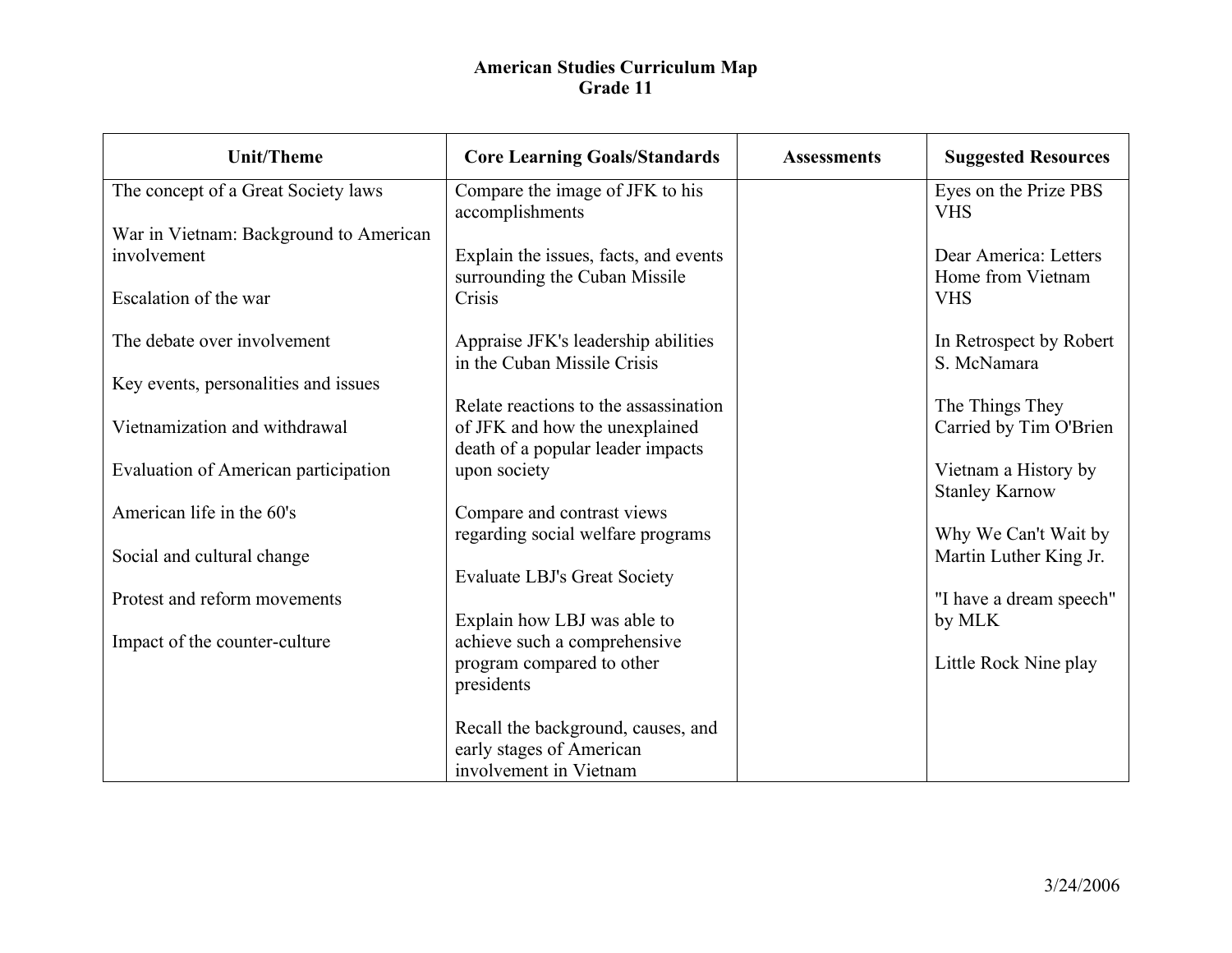| <b>Unit/Theme</b> | <b>Core Learning Goals/Standards</b>                                                           | <b>Assessments</b> | <b>Suggested Resources</b> |
|-------------------|------------------------------------------------------------------------------------------------|--------------------|----------------------------|
|                   | Summarize the events and results of<br>American involvement in Vietnam                         |                    |                            |
|                   | Interpret reactions to America's<br>involvement in the war                                     |                    |                            |
|                   | Cite lessons that may be learned<br>from American involvement in<br>Vietnam                    |                    |                            |
|                   | Explain what conditions made the<br>sixties unique                                             |                    |                            |
|                   | Summarize the major social<br>problems of the decade and how<br>people dealt with those issues |                    |                            |
|                   | Define and explain the meaning of<br>the counter culture                                       |                    |                            |
|                   | Interpret reading selections dealing<br>with                                                   |                    |                            |